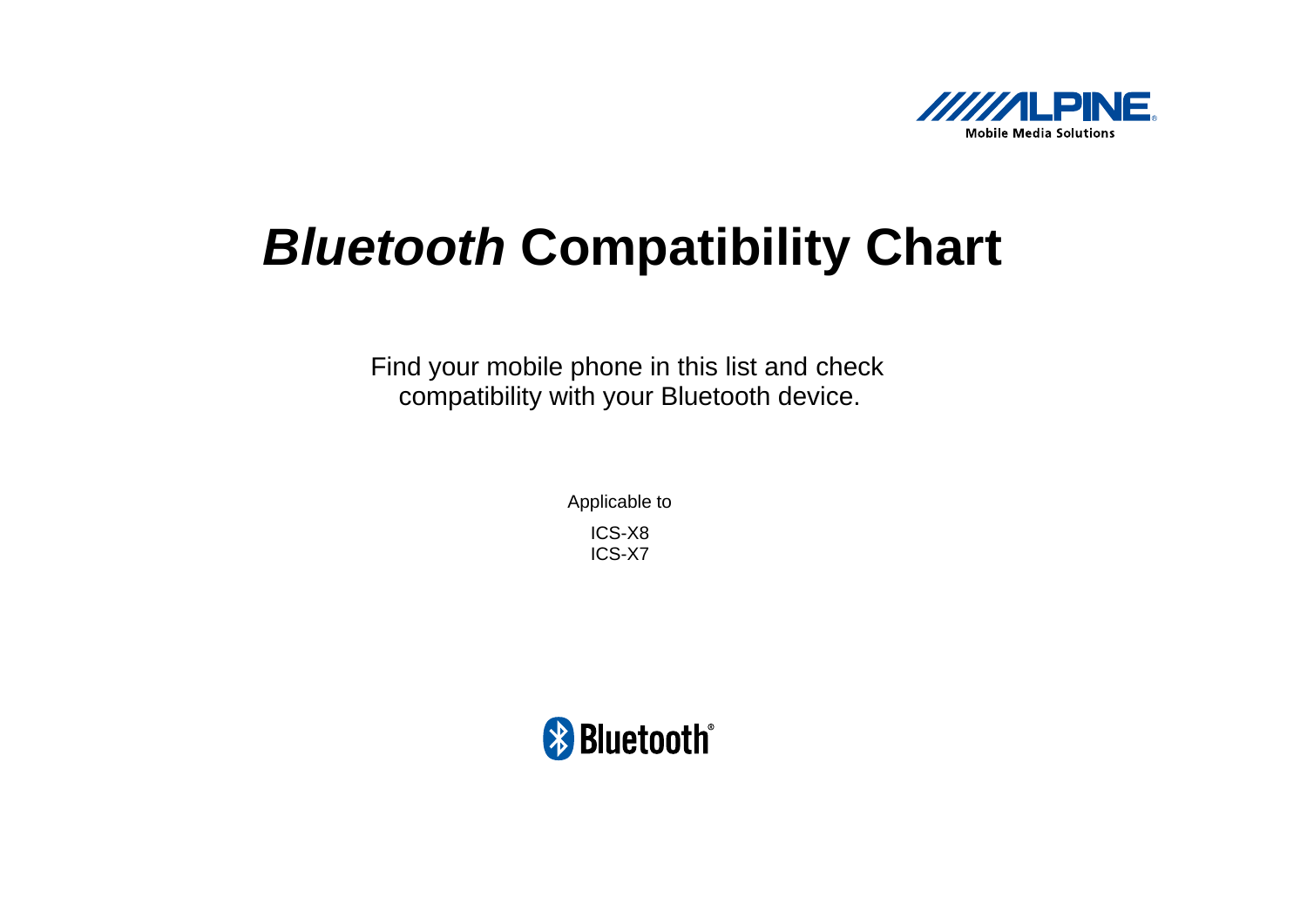## **\*** Bluetooth<sup>\*</sup>

| Apple<br>iPhone 5<br>ر<br>n/a<br>n/a<br>J.<br>J<br>J<br>◢<br>J<br>◢<br>◢<br>ℐ<br>◢<br>iPhone 4S<br>¥.<br>J.<br>J<br>n/a<br>J.<br>٠<br>٠<br>J.<br>$\overline{\mathcal{L}}$<br>٠<br>n/a<br>J<br>◢<br>◢<br>◢<br>◢<br>◢<br>◢<br>iPhone 4<br>$\mathcal{L}_{\mathcal{A}}$<br>$\epsilon$<br>n/a<br>J.<br>✔<br>✔<br>◢<br>◢<br>◢<br>◢<br>√<br>n/a<br>◢<br>◢<br>✔<br>✔<br>◢<br>◢<br>iPhone 3GS<br>¥.<br>J<br>J.<br>J.<br>J.<br>v<br>n/a<br>n/a<br>n/a<br>J.<br>J<br>٠<br><b>ASUS</b><br>PadFone 2<br>n/a<br>$\overline{ }$<br>z<br>J.<br>◢<br>J.<br>$\overline{\phantom{a}}$<br>◢<br>J.<br>J.<br><b>BlackBerry</b><br>BlackBerry Z10<br>n/a<br>↙<br>✔<br>J<br>✔<br>BlackBerry 9360<br>v<br>$\epsilon$<br>✔<br>✔<br>n/a<br>✔<br>✔<br>✔<br>✔<br>✔<br>✔<br>◢<br>✔<br>✔<br>✔<br>BlackBerry 9930<br>$\mathcal{L}$<br>J.<br>J.<br>$\epsilon$<br>$\epsilon$<br>$\mathcal I$<br>J.<br>J.<br>٠<br>$\epsilon$<br>n/a<br>J.<br>◢<br>J.<br>$\epsilon$<br>◢<br>$\epsilon$<br>◢<br>Google<br>Nexus7<br>$\mathcal{E}$<br>$\mathcal{E}$<br>$\mathbf{x}$<br>$\mathbf{x}$<br>$\mathbf{x}$<br>$n/a$<br>n/a<br>n/a<br>$n/a$<br>$\mathbf{x}$<br>$\mathbf{x}$<br>$\mathbf{x}$<br>$\mathbf{x}$<br>$\mathbf x$<br>n/a<br>$\mathbf{x}$<br>$\epsilon$<br>$\mathbf x$<br>HTC<br>$8\times$<br>٠<br>n/a<br>n/a<br>v.<br>J<br>J<br>✔<br>J<br>◢<br>◢<br>J<br>✔<br>J.<br>J<br>◢<br>◢<br>◢<br>◢<br>A310e (Explorer)<br>¥.<br>J<br>٠<br>J.<br>J<br>٠<br>n/a<br>J.<br>٠<br>J.<br>J.<br>J<br>J.<br>J<br>J<br>ر<br>One V (T320e)<br>$\epsilon$<br>J<br>n/a<br>$\sqrt{2}$<br>J<br>J<br>v<br>J.<br>$\epsilon$<br>J<br>٠<br>v<br>v<br>v<br>J<br>٠<br>$\epsilon$<br>J<br>One X<br>$\epsilon$<br>J<br>v<br>v.<br>v<br>٠<br>J.<br>v<br>J<br>v<br>v<br>v<br>٠<br>J.<br>✔<br>✔<br>n/a<br>✔<br>One X+ (S728e)<br>$\epsilon$<br>✔<br>✔<br>↙<br>✓<br>✔<br>✓<br>v<br>✔<br>↙<br>✓<br>✔<br>n/a<br>v<br>↙<br>✔<br>✔<br>✔<br>T528w (One SU)<br>v<br>¥.<br>v<br>v<br>v<br>¥.<br>V<br>✔<br>v<br>v<br>J<br>V<br>✔<br>✔<br>✓<br>n/a<br>v<br>J<br>$8\mathrm{S}$<br>v.<br>٠<br>J.<br>J<br>J<br>J<br>n/a<br>n/a<br>J<br>J<br>◢<br>◢<br>◢<br>J<br>ر<br>J<br>ℐ<br>One<br>$\mathcal{L}$<br>$\epsilon$<br>$\mathcal{L}$<br>$\mathcal{L}$<br>$\epsilon$<br>$\overline{\mathcal{L}}$<br>$\epsilon$<br>J.<br>$\mathcal{L}$<br>J.<br>$\mathcal{L}$<br>J.<br>$\epsilon$<br>$\epsilon$<br>$\epsilon$<br>J.<br>n/a<br>$\overline{\mathcal{L}}$<br>One S<br>۶<br>J<br>v<br>J.<br>v.<br>J<br>J<br>J.<br>J.<br>J.<br>J.<br>J.<br>J.<br>J.<br>J.<br>◢<br>n/a<br>◢<br>X920e (Butterfly)<br>$\mathcal{E}$<br>٠<br>v<br>v<br>v<br>v<br>$\epsilon$<br>v<br>v<br>$\epsilon$<br>v<br>v<br>v<br>v<br>v<br>v<br>v<br>n/a<br>Desire VC (T328D)<br>¥.<br>J.<br>٠<br>J<br>٠<br>$\boldsymbol{\mathsf{X}}$<br>J<br>٠<br>٠<br>J.<br>J.<br>٠<br>v<br>v<br>v<br>v<br>n/a<br>J<br>One XC (X720d)<br>J.<br>v.<br>J<br>v<br>٠<br>v<br>J<br>٠<br>v<br>٠<br>J<br>v<br>✔<br>J<br>٠<br>n/a<br><b>V</b><br>J<br>One XL<br>v.<br>J<br>J<br>J.<br>J.<br>J.<br>$\bullet$<br>J<br>J<br>J.<br>J.<br>J.<br>٠<br>J<br>J.<br>J<br>v<br>n/a<br>E1(603e)<br>V<br>J.<br>J<br>Í<br>n/a<br>v<br>J.<br>✔<br>✔<br>✔<br>◢<br>◢<br>✔<br>✔<br>✔<br>✔<br>✔<br>Sensation XL<br>$\mathcal{L}$<br>٠<br>J.<br><b>A</b><br>J.<br>J.<br>$\mathcal I$<br>$\epsilon$<br>◢<br>J.<br>◢<br>$\epsilon$<br><b>A</b><br>$\epsilon$<br>n/a<br>$\epsilon$<br>$\epsilon$<br>◢<br><b>HUAWEI</b><br>U8818 (Ascend G300)<br>$\mathcal{L}$<br>J.<br>J.<br>J.<br>J<br>J.<br>J.<br>J<br>$\epsilon$<br>J<br>◢<br>J.<br>$\epsilon$<br>n/a<br>J<br>s.<br>◢<br>J<br>U9508<br>z<br>J<br>z<br>v.<br>J<br>J<br>J.<br>z.<br>J<br>J.<br>J.<br>J.<br>J.<br>J.<br>J<br>J<br>n/a<br>◢<br>U9500 (Ascend D1)<br>$\mathcal{L}_{\mathcal{A}}$<br>$\mathcal{J}$<br>v<br>v<br>$\epsilon$<br>v<br>$\mathcal{E}$<br>v<br>v.<br>$\mathcal{L}$<br>v<br>$\epsilon$<br>v.<br>$\mathcal{L}$<br>$\epsilon$<br>v.<br>✔<br>n/a<br>W1<br>V<br>v<br>v<br>n/a<br>n/a<br>v<br>J.<br>¥.<br>J<br>٠<br>v<br>J.<br>J.<br>٠<br>v<br>v<br>J<br>Ascend D <sub>2</sub><br>J.<br>v<br>v.<br>$\epsilon$<br>$\mathcal{L}$<br>$\mathcal{L}$<br>$\mathcal{L}_{\mathcal{A}}$<br>v<br>v<br>$\epsilon$<br>٠<br>٠<br>v<br>✔<br>v<br>n/a<br>v<br>✓<br>Ascend P1(U9200)<br>J<br>v<br>v.<br>٠<br>v<br>v<br>v<br>v<br>v<br>v<br>v<br>J<br>v.<br>v.<br>◢<br>v<br>✔<br>n/a<br>Ascend Mate<br>v<br>↙<br>✔<br>٠<br>J<br>✔<br>٠<br>n/a<br>v.<br>v.<br>J<br>٠<br>✔<br>✔<br>J<br>✔<br>J<br>U8825D<br>¥.<br>¥.<br>V<br>¥.<br>v<br>v<br>V<br>v<br>v<br>v<br>v<br>✔<br>✔<br>✔<br>✔<br>✓<br>n/a<br>✔<br>U9510e<br>$\mathcal{L}$<br>٠<br>×.<br>$\epsilon$<br>×.<br>J.<br>◢<br>z<br>×.<br>$\overline{f}$<br>$\overline{\phantom{a}}$<br>n/a<br>J<br>◢<br>◢<br>◢<br>◢<br>◢<br>Lenovo<br>S820<br>$\mathcal{L}$<br>J<br>J.<br>$\epsilon$<br>J<br>J.<br>J.<br>J.<br>J.<br>z.<br>٠<br>J.<br>J.<br>J<br>J.<br>J<br>n/a<br>S920<br>$\epsilon$<br>$\mathcal I$<br>$\mathcal{L}$<br>$\epsilon$<br>$\epsilon$<br>$\mathcal{L}$<br>$\mathcal{E}$<br>v<br>$\epsilon$<br>$\mathcal{J}$<br>$\mathcal{J}$<br>$\mathcal{L}$<br>v<br>$\epsilon$<br>$\epsilon$<br>v<br>v<br>n/a<br>LG<br>E612 (optimus L5)<br>$\epsilon$<br>✔<br>v<br>v<br>$\epsilon$<br>٠<br>v<br>٠<br>٠<br>✓<br>✔<br>v<br>٠<br>n/a<br>$\epsilon$<br>J<br>↙<br>◢<br>E975 (Optimus G)<br>J<br>v<br>v<br>v<br>v<br>$\mathbf{r}$<br>v<br>v<br>v<br>v<br>v<br>v.<br>✔<br>v<br>✔<br>✔<br>J<br>n/a<br>Lucid 4G<br>v<br>٠<br>↙<br>v<br>✓<br>v<br>v<br>v<br>v.<br>$\epsilon$<br>✔<br>✓<br>◢<br>◢<br>✔<br>✔<br>n/a<br>$\epsilon$<br>P765 (OPTIMUS L9)<br>¥.<br>J<br>¥.<br>J.<br>J.<br>v<br>v.<br>J<br>✔<br>v<br>J.<br>J<br>v<br>✔<br>v<br>v<br>n/a<br>v<br>F160L (Optimus LTE 2)<br>¥.<br>J.<br>J.<br>J<br>J<br>✔<br>✔<br>J<br>◢<br>✔<br>✔<br>◢<br>✔<br>✔<br>◢<br>n/a<br>✔<br>◢<br>LU6200 (Optimus LTE)<br>$\epsilon$<br>J<br>J<br>s.<br>J.<br>J.<br>$\epsilon$<br>J<br>◢<br>J.<br>$\epsilon$<br>$\mathbf{x}$<br>J.<br>◢<br>◢<br>◢<br>n/a<br>x<br>Nexus 4<br>v.<br>¥.<br>٠<br>J<br>$\epsilon$<br>J.<br>٠<br>J<br>J.<br>J.<br>J.<br>J.<br>J.<br>J<br>◢<br>J<br>◢<br>n/a<br>P705 (Optimus L7)<br>¥.<br>$\epsilon$<br>v.<br>$\epsilon$<br>٠<br>J.<br>٠<br>$\epsilon$<br>J.<br>J.<br>J.<br>J.<br>J<br>J.<br>$\epsilon$<br>J.<br>$\epsilon$<br>n/a<br>P880 (Optimus 4X HD)<br>$\mathcal{L}$<br>¥.<br>v.<br>v<br>J.<br>v<br>v<br>J.<br>J<br>J<br>¥.<br>$\epsilon$<br>J.<br>۶<br>٠<br>$\epsilon$<br>n/a<br>$\epsilon$<br>E400<br>$\mathcal{L}_{\mathcal{A}}$<br>v<br>v<br>J.<br>J.<br>J.<br>۶<br>$\mathcal{L}$<br>J.<br>J.<br>v<br>J.<br>٠<br>n/a<br>v<br>J.<br>J<br>Motorola<br>MB886 (Atrix HD)<br>n/a<br>J<br>✔<br>XT535 (Defy XT)<br>J.<br>J.<br>J.<br>$\mathcal{L}$<br>¥.<br>٠<br>V<br>v<br>۶<br>J<br>٠<br>v<br>J<br>J<br>J<br>v<br>v<br>n/a<br>XT550<br>n/a<br>J<br>ℐ<br>◢<br>J<br>◢<br>ℐ<br>J<br>J<br>J<br>✔ | Pairing from | Pairing fron<br>Head Unit | Can I Answer<br>and Hang Up<br>Calls? | Can I Dial<br>Numbers? | Can I Reject<br>Calls? | Phonebook<br>download<br>(all data) | Can I View My Call History?<br><b>Missed Calls</b><br><b>Dialed Calls</b><br>Received Calls |  |  | Outgoing<br>call&Accept in<br>Phonebook<br>downloading<br>(via far side,al<br>data) | Object Push<br>(one by one) | Object Push<br>(all folder) | Can I See<br>Caller name? | Can I Stream<br>Music from M<br>Phone?<br>(A2DP) | Can I Search<br>Music from My<br>Phone?<br>(AVRCP 1.4) | Can I Send<br>DTMF Tones? | inal Streng<br>Display | Battery Level<br>Display |
|---------------------------------------------------------------------------------------------------------------------------------------------------------------------------------------------------------------------------------------------------------------------------------------------------------------------------------------------------------------------------------------------------------------------------------------------------------------------------------------------------------------------------------------------------------------------------------------------------------------------------------------------------------------------------------------------------------------------------------------------------------------------------------------------------------------------------------------------------------------------------------------------------------------------------------------------------------------------------------------------------------------------------------------------------------------------------------------------------------------------------------------------------------------------------------------------------------------------------------------------------------------------------------------------------------------------------------------------------------------------------------------------------------------------------------------------------------------------------------------------------------------------------------------------------------------------------------------------------------------------------------------------------------------------------------------------------------------------------------------------------------------------------------------------------------------------------------------------------------------------------------------------------------------------------------------------------------------------------------------------------------------------------------------------------------------------------------------------------------------------------------------------------------------------------------------------------------------------------------------------------------------------------------------------------------------------------------------------------------------------------------------------------------------------------------------------------------------------------------------------------------------------------------------------------------------------------------------------------------------------------------------------------------------------------------------------------------------------------------------------------------------------------------------------------------------------------------------------------------------------------------------------------------------------------------------------------------------------------------------------------------------------------------------------------------------------------------------------------------------------------------------------------------------------------------------------------------------------------------------------------------------------------------------------------------------------------------------------------------------------------------------------------------------------------------------------------------------------------------------------------------------------------------------------------------------------------------------------------------------------------------------------------------------------------------------------------------------------------------------------------------------------------------------------------------------------------------------------------------------------------------------------------------------------------------------------------------------------------------------------------------------------------------------------------------------------------------------------------------------------------------------------------------------------------------------------------------------------------------------------------------------------------------------------------------------------------------------------------------------------------------------------------------------------------------------------------------------------------------------------------------------------------------------------------------------------------------------------------------------------------------------------------------------------------------------------------------------------------------------------------------------------------------------------------------------------------------------------------------------------------------------------------------------------------------------------------------------------------------------------------------------------------------------------------------------------------------------------------------------------------------------------------------------------------------------------------------------------------------------------------------------------------------------------------------------------------------------------------------------------------------------------------------------------------------------------------------------------------------------------------------------------------------------------------------------------------------------------------------------------------------------------------------------------------------------------------------------------------------------------------------------------------------------------------------------------------------------------------------------------------------------------------------------------------------------------------------------------------------------------------------------------------------------------------------------------------------------------------------------------------------------------------------------------------------------------------------------------------------------------------------------------------------------------------------------------------------------------------------------------------------------------------------------------------------------------------------------------------------------------------------------------------------------------------------------------------------------------------------------------------------------------------------------------------------------------------------------------------|--------------|---------------------------|---------------------------------------|------------------------|------------------------|-------------------------------------|---------------------------------------------------------------------------------------------|--|--|-------------------------------------------------------------------------------------|-----------------------------|-----------------------------|---------------------------|--------------------------------------------------|--------------------------------------------------------|---------------------------|------------------------|--------------------------|
|                                                                                                                                                                                                                                                                                                                                                                                                                                                                                                                                                                                                                                                                                                                                                                                                                                                                                                                                                                                                                                                                                                                                                                                                                                                                                                                                                                                                                                                                                                                                                                                                                                                                                                                                                                                                                                                                                                                                                                                                                                                                                                                                                                                                                                                                                                                                                                                                                                                                                                                                                                                                                                                                                                                                                                                                                                                                                                                                                                                                                                                                                                                                                                                                                                                                                                                                                                                                                                                                                                                                                                                                                                                                                                                                                                                                                                                                                                                                                                                                                                                                                                                                                                                                                                                                                                                                                                                                                                                                                                                                                                                                                                                                                                                                                                                                                                                                                                                                                                                                                                                                                                                                                                                                                                                                                                                                                                                                                                                                                                                                                                                                                                                                                                                                                                                                                                                                                                                                                                                                                                                                                                                                                                                                                                                                                                                                                                                                                                                                                                                                                                                                                                                                                                                           |              |                           |                                       |                        |                        |                                     |                                                                                             |  |  |                                                                                     |                             |                             |                           |                                                  |                                                        |                           |                        |                          |
|                                                                                                                                                                                                                                                                                                                                                                                                                                                                                                                                                                                                                                                                                                                                                                                                                                                                                                                                                                                                                                                                                                                                                                                                                                                                                                                                                                                                                                                                                                                                                                                                                                                                                                                                                                                                                                                                                                                                                                                                                                                                                                                                                                                                                                                                                                                                                                                                                                                                                                                                                                                                                                                                                                                                                                                                                                                                                                                                                                                                                                                                                                                                                                                                                                                                                                                                                                                                                                                                                                                                                                                                                                                                                                                                                                                                                                                                                                                                                                                                                                                                                                                                                                                                                                                                                                                                                                                                                                                                                                                                                                                                                                                                                                                                                                                                                                                                                                                                                                                                                                                                                                                                                                                                                                                                                                                                                                                                                                                                                                                                                                                                                                                                                                                                                                                                                                                                                                                                                                                                                                                                                                                                                                                                                                                                                                                                                                                                                                                                                                                                                                                                                                                                                                                           |              |                           |                                       |                        |                        |                                     |                                                                                             |  |  |                                                                                     |                             |                             |                           |                                                  |                                                        |                           |                        |                          |
|                                                                                                                                                                                                                                                                                                                                                                                                                                                                                                                                                                                                                                                                                                                                                                                                                                                                                                                                                                                                                                                                                                                                                                                                                                                                                                                                                                                                                                                                                                                                                                                                                                                                                                                                                                                                                                                                                                                                                                                                                                                                                                                                                                                                                                                                                                                                                                                                                                                                                                                                                                                                                                                                                                                                                                                                                                                                                                                                                                                                                                                                                                                                                                                                                                                                                                                                                                                                                                                                                                                                                                                                                                                                                                                                                                                                                                                                                                                                                                                                                                                                                                                                                                                                                                                                                                                                                                                                                                                                                                                                                                                                                                                                                                                                                                                                                                                                                                                                                                                                                                                                                                                                                                                                                                                                                                                                                                                                                                                                                                                                                                                                                                                                                                                                                                                                                                                                                                                                                                                                                                                                                                                                                                                                                                                                                                                                                                                                                                                                                                                                                                                                                                                                                                                           |              |                           |                                       |                        |                        |                                     |                                                                                             |  |  |                                                                                     |                             |                             |                           |                                                  |                                                        |                           |                        |                          |
|                                                                                                                                                                                                                                                                                                                                                                                                                                                                                                                                                                                                                                                                                                                                                                                                                                                                                                                                                                                                                                                                                                                                                                                                                                                                                                                                                                                                                                                                                                                                                                                                                                                                                                                                                                                                                                                                                                                                                                                                                                                                                                                                                                                                                                                                                                                                                                                                                                                                                                                                                                                                                                                                                                                                                                                                                                                                                                                                                                                                                                                                                                                                                                                                                                                                                                                                                                                                                                                                                                                                                                                                                                                                                                                                                                                                                                                                                                                                                                                                                                                                                                                                                                                                                                                                                                                                                                                                                                                                                                                                                                                                                                                                                                                                                                                                                                                                                                                                                                                                                                                                                                                                                                                                                                                                                                                                                                                                                                                                                                                                                                                                                                                                                                                                                                                                                                                                                                                                                                                                                                                                                                                                                                                                                                                                                                                                                                                                                                                                                                                                                                                                                                                                                                                           |              |                           |                                       |                        |                        |                                     |                                                                                             |  |  |                                                                                     |                             |                             |                           |                                                  |                                                        |                           |                        |                          |
|                                                                                                                                                                                                                                                                                                                                                                                                                                                                                                                                                                                                                                                                                                                                                                                                                                                                                                                                                                                                                                                                                                                                                                                                                                                                                                                                                                                                                                                                                                                                                                                                                                                                                                                                                                                                                                                                                                                                                                                                                                                                                                                                                                                                                                                                                                                                                                                                                                                                                                                                                                                                                                                                                                                                                                                                                                                                                                                                                                                                                                                                                                                                                                                                                                                                                                                                                                                                                                                                                                                                                                                                                                                                                                                                                                                                                                                                                                                                                                                                                                                                                                                                                                                                                                                                                                                                                                                                                                                                                                                                                                                                                                                                                                                                                                                                                                                                                                                                                                                                                                                                                                                                                                                                                                                                                                                                                                                                                                                                                                                                                                                                                                                                                                                                                                                                                                                                                                                                                                                                                                                                                                                                                                                                                                                                                                                                                                                                                                                                                                                                                                                                                                                                                                                           |              |                           |                                       |                        |                        |                                     |                                                                                             |  |  |                                                                                     |                             |                             |                           |                                                  |                                                        |                           |                        |                          |
|                                                                                                                                                                                                                                                                                                                                                                                                                                                                                                                                                                                                                                                                                                                                                                                                                                                                                                                                                                                                                                                                                                                                                                                                                                                                                                                                                                                                                                                                                                                                                                                                                                                                                                                                                                                                                                                                                                                                                                                                                                                                                                                                                                                                                                                                                                                                                                                                                                                                                                                                                                                                                                                                                                                                                                                                                                                                                                                                                                                                                                                                                                                                                                                                                                                                                                                                                                                                                                                                                                                                                                                                                                                                                                                                                                                                                                                                                                                                                                                                                                                                                                                                                                                                                                                                                                                                                                                                                                                                                                                                                                                                                                                                                                                                                                                                                                                                                                                                                                                                                                                                                                                                                                                                                                                                                                                                                                                                                                                                                                                                                                                                                                                                                                                                                                                                                                                                                                                                                                                                                                                                                                                                                                                                                                                                                                                                                                                                                                                                                                                                                                                                                                                                                                                           |              |                           |                                       |                        |                        |                                     |                                                                                             |  |  |                                                                                     |                             |                             |                           |                                                  |                                                        |                           |                        |                          |
|                                                                                                                                                                                                                                                                                                                                                                                                                                                                                                                                                                                                                                                                                                                                                                                                                                                                                                                                                                                                                                                                                                                                                                                                                                                                                                                                                                                                                                                                                                                                                                                                                                                                                                                                                                                                                                                                                                                                                                                                                                                                                                                                                                                                                                                                                                                                                                                                                                                                                                                                                                                                                                                                                                                                                                                                                                                                                                                                                                                                                                                                                                                                                                                                                                                                                                                                                                                                                                                                                                                                                                                                                                                                                                                                                                                                                                                                                                                                                                                                                                                                                                                                                                                                                                                                                                                                                                                                                                                                                                                                                                                                                                                                                                                                                                                                                                                                                                                                                                                                                                                                                                                                                                                                                                                                                                                                                                                                                                                                                                                                                                                                                                                                                                                                                                                                                                                                                                                                                                                                                                                                                                                                                                                                                                                                                                                                                                                                                                                                                                                                                                                                                                                                                                                           |              |                           |                                       |                        |                        |                                     |                                                                                             |  |  |                                                                                     |                             |                             |                           |                                                  |                                                        |                           |                        |                          |
|                                                                                                                                                                                                                                                                                                                                                                                                                                                                                                                                                                                                                                                                                                                                                                                                                                                                                                                                                                                                                                                                                                                                                                                                                                                                                                                                                                                                                                                                                                                                                                                                                                                                                                                                                                                                                                                                                                                                                                                                                                                                                                                                                                                                                                                                                                                                                                                                                                                                                                                                                                                                                                                                                                                                                                                                                                                                                                                                                                                                                                                                                                                                                                                                                                                                                                                                                                                                                                                                                                                                                                                                                                                                                                                                                                                                                                                                                                                                                                                                                                                                                                                                                                                                                                                                                                                                                                                                                                                                                                                                                                                                                                                                                                                                                                                                                                                                                                                                                                                                                                                                                                                                                                                                                                                                                                                                                                                                                                                                                                                                                                                                                                                                                                                                                                                                                                                                                                                                                                                                                                                                                                                                                                                                                                                                                                                                                                                                                                                                                                                                                                                                                                                                                                                           |              |                           |                                       |                        |                        |                                     |                                                                                             |  |  |                                                                                     |                             |                             |                           |                                                  |                                                        |                           |                        |                          |
|                                                                                                                                                                                                                                                                                                                                                                                                                                                                                                                                                                                                                                                                                                                                                                                                                                                                                                                                                                                                                                                                                                                                                                                                                                                                                                                                                                                                                                                                                                                                                                                                                                                                                                                                                                                                                                                                                                                                                                                                                                                                                                                                                                                                                                                                                                                                                                                                                                                                                                                                                                                                                                                                                                                                                                                                                                                                                                                                                                                                                                                                                                                                                                                                                                                                                                                                                                                                                                                                                                                                                                                                                                                                                                                                                                                                                                                                                                                                                                                                                                                                                                                                                                                                                                                                                                                                                                                                                                                                                                                                                                                                                                                                                                                                                                                                                                                                                                                                                                                                                                                                                                                                                                                                                                                                                                                                                                                                                                                                                                                                                                                                                                                                                                                                                                                                                                                                                                                                                                                                                                                                                                                                                                                                                                                                                                                                                                                                                                                                                                                                                                                                                                                                                                                           |              |                           |                                       |                        |                        |                                     |                                                                                             |  |  |                                                                                     |                             |                             |                           |                                                  |                                                        |                           |                        |                          |
|                                                                                                                                                                                                                                                                                                                                                                                                                                                                                                                                                                                                                                                                                                                                                                                                                                                                                                                                                                                                                                                                                                                                                                                                                                                                                                                                                                                                                                                                                                                                                                                                                                                                                                                                                                                                                                                                                                                                                                                                                                                                                                                                                                                                                                                                                                                                                                                                                                                                                                                                                                                                                                                                                                                                                                                                                                                                                                                                                                                                                                                                                                                                                                                                                                                                                                                                                                                                                                                                                                                                                                                                                                                                                                                                                                                                                                                                                                                                                                                                                                                                                                                                                                                                                                                                                                                                                                                                                                                                                                                                                                                                                                                                                                                                                                                                                                                                                                                                                                                                                                                                                                                                                                                                                                                                                                                                                                                                                                                                                                                                                                                                                                                                                                                                                                                                                                                                                                                                                                                                                                                                                                                                                                                                                                                                                                                                                                                                                                                                                                                                                                                                                                                                                                                           |              |                           |                                       |                        |                        |                                     |                                                                                             |  |  |                                                                                     |                             |                             |                           |                                                  |                                                        |                           |                        |                          |
|                                                                                                                                                                                                                                                                                                                                                                                                                                                                                                                                                                                                                                                                                                                                                                                                                                                                                                                                                                                                                                                                                                                                                                                                                                                                                                                                                                                                                                                                                                                                                                                                                                                                                                                                                                                                                                                                                                                                                                                                                                                                                                                                                                                                                                                                                                                                                                                                                                                                                                                                                                                                                                                                                                                                                                                                                                                                                                                                                                                                                                                                                                                                                                                                                                                                                                                                                                                                                                                                                                                                                                                                                                                                                                                                                                                                                                                                                                                                                                                                                                                                                                                                                                                                                                                                                                                                                                                                                                                                                                                                                                                                                                                                                                                                                                                                                                                                                                                                                                                                                                                                                                                                                                                                                                                                                                                                                                                                                                                                                                                                                                                                                                                                                                                                                                                                                                                                                                                                                                                                                                                                                                                                                                                                                                                                                                                                                                                                                                                                                                                                                                                                                                                                                                                           |              |                           |                                       |                        |                        |                                     |                                                                                             |  |  |                                                                                     |                             |                             |                           |                                                  |                                                        |                           |                        |                          |
|                                                                                                                                                                                                                                                                                                                                                                                                                                                                                                                                                                                                                                                                                                                                                                                                                                                                                                                                                                                                                                                                                                                                                                                                                                                                                                                                                                                                                                                                                                                                                                                                                                                                                                                                                                                                                                                                                                                                                                                                                                                                                                                                                                                                                                                                                                                                                                                                                                                                                                                                                                                                                                                                                                                                                                                                                                                                                                                                                                                                                                                                                                                                                                                                                                                                                                                                                                                                                                                                                                                                                                                                                                                                                                                                                                                                                                                                                                                                                                                                                                                                                                                                                                                                                                                                                                                                                                                                                                                                                                                                                                                                                                                                                                                                                                                                                                                                                                                                                                                                                                                                                                                                                                                                                                                                                                                                                                                                                                                                                                                                                                                                                                                                                                                                                                                                                                                                                                                                                                                                                                                                                                                                                                                                                                                                                                                                                                                                                                                                                                                                                                                                                                                                                                                           |              |                           |                                       |                        |                        |                                     |                                                                                             |  |  |                                                                                     |                             |                             |                           |                                                  |                                                        |                           |                        |                          |
|                                                                                                                                                                                                                                                                                                                                                                                                                                                                                                                                                                                                                                                                                                                                                                                                                                                                                                                                                                                                                                                                                                                                                                                                                                                                                                                                                                                                                                                                                                                                                                                                                                                                                                                                                                                                                                                                                                                                                                                                                                                                                                                                                                                                                                                                                                                                                                                                                                                                                                                                                                                                                                                                                                                                                                                                                                                                                                                                                                                                                                                                                                                                                                                                                                                                                                                                                                                                                                                                                                                                                                                                                                                                                                                                                                                                                                                                                                                                                                                                                                                                                                                                                                                                                                                                                                                                                                                                                                                                                                                                                                                                                                                                                                                                                                                                                                                                                                                                                                                                                                                                                                                                                                                                                                                                                                                                                                                                                                                                                                                                                                                                                                                                                                                                                                                                                                                                                                                                                                                                                                                                                                                                                                                                                                                                                                                                                                                                                                                                                                                                                                                                                                                                                                                           |              |                           |                                       |                        |                        |                                     |                                                                                             |  |  |                                                                                     |                             |                             |                           |                                                  |                                                        |                           |                        |                          |
|                                                                                                                                                                                                                                                                                                                                                                                                                                                                                                                                                                                                                                                                                                                                                                                                                                                                                                                                                                                                                                                                                                                                                                                                                                                                                                                                                                                                                                                                                                                                                                                                                                                                                                                                                                                                                                                                                                                                                                                                                                                                                                                                                                                                                                                                                                                                                                                                                                                                                                                                                                                                                                                                                                                                                                                                                                                                                                                                                                                                                                                                                                                                                                                                                                                                                                                                                                                                                                                                                                                                                                                                                                                                                                                                                                                                                                                                                                                                                                                                                                                                                                                                                                                                                                                                                                                                                                                                                                                                                                                                                                                                                                                                                                                                                                                                                                                                                                                                                                                                                                                                                                                                                                                                                                                                                                                                                                                                                                                                                                                                                                                                                                                                                                                                                                                                                                                                                                                                                                                                                                                                                                                                                                                                                                                                                                                                                                                                                                                                                                                                                                                                                                                                                                                           |              |                           |                                       |                        |                        |                                     |                                                                                             |  |  |                                                                                     |                             |                             |                           |                                                  |                                                        |                           |                        |                          |
|                                                                                                                                                                                                                                                                                                                                                                                                                                                                                                                                                                                                                                                                                                                                                                                                                                                                                                                                                                                                                                                                                                                                                                                                                                                                                                                                                                                                                                                                                                                                                                                                                                                                                                                                                                                                                                                                                                                                                                                                                                                                                                                                                                                                                                                                                                                                                                                                                                                                                                                                                                                                                                                                                                                                                                                                                                                                                                                                                                                                                                                                                                                                                                                                                                                                                                                                                                                                                                                                                                                                                                                                                                                                                                                                                                                                                                                                                                                                                                                                                                                                                                                                                                                                                                                                                                                                                                                                                                                                                                                                                                                                                                                                                                                                                                                                                                                                                                                                                                                                                                                                                                                                                                                                                                                                                                                                                                                                                                                                                                                                                                                                                                                                                                                                                                                                                                                                                                                                                                                                                                                                                                                                                                                                                                                                                                                                                                                                                                                                                                                                                                                                                                                                                                                           |              |                           |                                       |                        |                        |                                     |                                                                                             |  |  |                                                                                     |                             |                             |                           |                                                  |                                                        |                           |                        |                          |
|                                                                                                                                                                                                                                                                                                                                                                                                                                                                                                                                                                                                                                                                                                                                                                                                                                                                                                                                                                                                                                                                                                                                                                                                                                                                                                                                                                                                                                                                                                                                                                                                                                                                                                                                                                                                                                                                                                                                                                                                                                                                                                                                                                                                                                                                                                                                                                                                                                                                                                                                                                                                                                                                                                                                                                                                                                                                                                                                                                                                                                                                                                                                                                                                                                                                                                                                                                                                                                                                                                                                                                                                                                                                                                                                                                                                                                                                                                                                                                                                                                                                                                                                                                                                                                                                                                                                                                                                                                                                                                                                                                                                                                                                                                                                                                                                                                                                                                                                                                                                                                                                                                                                                                                                                                                                                                                                                                                                                                                                                                                                                                                                                                                                                                                                                                                                                                                                                                                                                                                                                                                                                                                                                                                                                                                                                                                                                                                                                                                                                                                                                                                                                                                                                                                           |              |                           |                                       |                        |                        |                                     |                                                                                             |  |  |                                                                                     |                             |                             |                           |                                                  |                                                        |                           |                        |                          |
|                                                                                                                                                                                                                                                                                                                                                                                                                                                                                                                                                                                                                                                                                                                                                                                                                                                                                                                                                                                                                                                                                                                                                                                                                                                                                                                                                                                                                                                                                                                                                                                                                                                                                                                                                                                                                                                                                                                                                                                                                                                                                                                                                                                                                                                                                                                                                                                                                                                                                                                                                                                                                                                                                                                                                                                                                                                                                                                                                                                                                                                                                                                                                                                                                                                                                                                                                                                                                                                                                                                                                                                                                                                                                                                                                                                                                                                                                                                                                                                                                                                                                                                                                                                                                                                                                                                                                                                                                                                                                                                                                                                                                                                                                                                                                                                                                                                                                                                                                                                                                                                                                                                                                                                                                                                                                                                                                                                                                                                                                                                                                                                                                                                                                                                                                                                                                                                                                                                                                                                                                                                                                                                                                                                                                                                                                                                                                                                                                                                                                                                                                                                                                                                                                                                           |              |                           |                                       |                        |                        |                                     |                                                                                             |  |  |                                                                                     |                             |                             |                           |                                                  |                                                        |                           |                        |                          |
|                                                                                                                                                                                                                                                                                                                                                                                                                                                                                                                                                                                                                                                                                                                                                                                                                                                                                                                                                                                                                                                                                                                                                                                                                                                                                                                                                                                                                                                                                                                                                                                                                                                                                                                                                                                                                                                                                                                                                                                                                                                                                                                                                                                                                                                                                                                                                                                                                                                                                                                                                                                                                                                                                                                                                                                                                                                                                                                                                                                                                                                                                                                                                                                                                                                                                                                                                                                                                                                                                                                                                                                                                                                                                                                                                                                                                                                                                                                                                                                                                                                                                                                                                                                                                                                                                                                                                                                                                                                                                                                                                                                                                                                                                                                                                                                                                                                                                                                                                                                                                                                                                                                                                                                                                                                                                                                                                                                                                                                                                                                                                                                                                                                                                                                                                                                                                                                                                                                                                                                                                                                                                                                                                                                                                                                                                                                                                                                                                                                                                                                                                                                                                                                                                                                           |              |                           |                                       |                        |                        |                                     |                                                                                             |  |  |                                                                                     |                             |                             |                           |                                                  |                                                        |                           |                        |                          |
|                                                                                                                                                                                                                                                                                                                                                                                                                                                                                                                                                                                                                                                                                                                                                                                                                                                                                                                                                                                                                                                                                                                                                                                                                                                                                                                                                                                                                                                                                                                                                                                                                                                                                                                                                                                                                                                                                                                                                                                                                                                                                                                                                                                                                                                                                                                                                                                                                                                                                                                                                                                                                                                                                                                                                                                                                                                                                                                                                                                                                                                                                                                                                                                                                                                                                                                                                                                                                                                                                                                                                                                                                                                                                                                                                                                                                                                                                                                                                                                                                                                                                                                                                                                                                                                                                                                                                                                                                                                                                                                                                                                                                                                                                                                                                                                                                                                                                                                                                                                                                                                                                                                                                                                                                                                                                                                                                                                                                                                                                                                                                                                                                                                                                                                                                                                                                                                                                                                                                                                                                                                                                                                                                                                                                                                                                                                                                                                                                                                                                                                                                                                                                                                                                                                           |              |                           |                                       |                        |                        |                                     |                                                                                             |  |  |                                                                                     |                             |                             |                           |                                                  |                                                        |                           |                        |                          |
|                                                                                                                                                                                                                                                                                                                                                                                                                                                                                                                                                                                                                                                                                                                                                                                                                                                                                                                                                                                                                                                                                                                                                                                                                                                                                                                                                                                                                                                                                                                                                                                                                                                                                                                                                                                                                                                                                                                                                                                                                                                                                                                                                                                                                                                                                                                                                                                                                                                                                                                                                                                                                                                                                                                                                                                                                                                                                                                                                                                                                                                                                                                                                                                                                                                                                                                                                                                                                                                                                                                                                                                                                                                                                                                                                                                                                                                                                                                                                                                                                                                                                                                                                                                                                                                                                                                                                                                                                                                                                                                                                                                                                                                                                                                                                                                                                                                                                                                                                                                                                                                                                                                                                                                                                                                                                                                                                                                                                                                                                                                                                                                                                                                                                                                                                                                                                                                                                                                                                                                                                                                                                                                                                                                                                                                                                                                                                                                                                                                                                                                                                                                                                                                                                                                           |              |                           |                                       |                        |                        |                                     |                                                                                             |  |  |                                                                                     |                             |                             |                           |                                                  |                                                        |                           |                        |                          |
|                                                                                                                                                                                                                                                                                                                                                                                                                                                                                                                                                                                                                                                                                                                                                                                                                                                                                                                                                                                                                                                                                                                                                                                                                                                                                                                                                                                                                                                                                                                                                                                                                                                                                                                                                                                                                                                                                                                                                                                                                                                                                                                                                                                                                                                                                                                                                                                                                                                                                                                                                                                                                                                                                                                                                                                                                                                                                                                                                                                                                                                                                                                                                                                                                                                                                                                                                                                                                                                                                                                                                                                                                                                                                                                                                                                                                                                                                                                                                                                                                                                                                                                                                                                                                                                                                                                                                                                                                                                                                                                                                                                                                                                                                                                                                                                                                                                                                                                                                                                                                                                                                                                                                                                                                                                                                                                                                                                                                                                                                                                                                                                                                                                                                                                                                                                                                                                                                                                                                                                                                                                                                                                                                                                                                                                                                                                                                                                                                                                                                                                                                                                                                                                                                                                           |              |                           |                                       |                        |                        |                                     |                                                                                             |  |  |                                                                                     |                             |                             |                           |                                                  |                                                        |                           |                        |                          |
|                                                                                                                                                                                                                                                                                                                                                                                                                                                                                                                                                                                                                                                                                                                                                                                                                                                                                                                                                                                                                                                                                                                                                                                                                                                                                                                                                                                                                                                                                                                                                                                                                                                                                                                                                                                                                                                                                                                                                                                                                                                                                                                                                                                                                                                                                                                                                                                                                                                                                                                                                                                                                                                                                                                                                                                                                                                                                                                                                                                                                                                                                                                                                                                                                                                                                                                                                                                                                                                                                                                                                                                                                                                                                                                                                                                                                                                                                                                                                                                                                                                                                                                                                                                                                                                                                                                                                                                                                                                                                                                                                                                                                                                                                                                                                                                                                                                                                                                                                                                                                                                                                                                                                                                                                                                                                                                                                                                                                                                                                                                                                                                                                                                                                                                                                                                                                                                                                                                                                                                                                                                                                                                                                                                                                                                                                                                                                                                                                                                                                                                                                                                                                                                                                                                           |              |                           |                                       |                        |                        |                                     |                                                                                             |  |  |                                                                                     |                             |                             |                           |                                                  |                                                        |                           |                        |                          |
|                                                                                                                                                                                                                                                                                                                                                                                                                                                                                                                                                                                                                                                                                                                                                                                                                                                                                                                                                                                                                                                                                                                                                                                                                                                                                                                                                                                                                                                                                                                                                                                                                                                                                                                                                                                                                                                                                                                                                                                                                                                                                                                                                                                                                                                                                                                                                                                                                                                                                                                                                                                                                                                                                                                                                                                                                                                                                                                                                                                                                                                                                                                                                                                                                                                                                                                                                                                                                                                                                                                                                                                                                                                                                                                                                                                                                                                                                                                                                                                                                                                                                                                                                                                                                                                                                                                                                                                                                                                                                                                                                                                                                                                                                                                                                                                                                                                                                                                                                                                                                                                                                                                                                                                                                                                                                                                                                                                                                                                                                                                                                                                                                                                                                                                                                                                                                                                                                                                                                                                                                                                                                                                                                                                                                                                                                                                                                                                                                                                                                                                                                                                                                                                                                                                           |              |                           |                                       |                        |                        |                                     |                                                                                             |  |  |                                                                                     |                             |                             |                           |                                                  |                                                        |                           |                        |                          |
|                                                                                                                                                                                                                                                                                                                                                                                                                                                                                                                                                                                                                                                                                                                                                                                                                                                                                                                                                                                                                                                                                                                                                                                                                                                                                                                                                                                                                                                                                                                                                                                                                                                                                                                                                                                                                                                                                                                                                                                                                                                                                                                                                                                                                                                                                                                                                                                                                                                                                                                                                                                                                                                                                                                                                                                                                                                                                                                                                                                                                                                                                                                                                                                                                                                                                                                                                                                                                                                                                                                                                                                                                                                                                                                                                                                                                                                                                                                                                                                                                                                                                                                                                                                                                                                                                                                                                                                                                                                                                                                                                                                                                                                                                                                                                                                                                                                                                                                                                                                                                                                                                                                                                                                                                                                                                                                                                                                                                                                                                                                                                                                                                                                                                                                                                                                                                                                                                                                                                                                                                                                                                                                                                                                                                                                                                                                                                                                                                                                                                                                                                                                                                                                                                                                           |              |                           |                                       |                        |                        |                                     |                                                                                             |  |  |                                                                                     |                             |                             |                           |                                                  |                                                        |                           |                        |                          |
|                                                                                                                                                                                                                                                                                                                                                                                                                                                                                                                                                                                                                                                                                                                                                                                                                                                                                                                                                                                                                                                                                                                                                                                                                                                                                                                                                                                                                                                                                                                                                                                                                                                                                                                                                                                                                                                                                                                                                                                                                                                                                                                                                                                                                                                                                                                                                                                                                                                                                                                                                                                                                                                                                                                                                                                                                                                                                                                                                                                                                                                                                                                                                                                                                                                                                                                                                                                                                                                                                                                                                                                                                                                                                                                                                                                                                                                                                                                                                                                                                                                                                                                                                                                                                                                                                                                                                                                                                                                                                                                                                                                                                                                                                                                                                                                                                                                                                                                                                                                                                                                                                                                                                                                                                                                                                                                                                                                                                                                                                                                                                                                                                                                                                                                                                                                                                                                                                                                                                                                                                                                                                                                                                                                                                                                                                                                                                                                                                                                                                                                                                                                                                                                                                                                           |              |                           |                                       |                        |                        |                                     |                                                                                             |  |  |                                                                                     |                             |                             |                           |                                                  |                                                        |                           |                        |                          |
|                                                                                                                                                                                                                                                                                                                                                                                                                                                                                                                                                                                                                                                                                                                                                                                                                                                                                                                                                                                                                                                                                                                                                                                                                                                                                                                                                                                                                                                                                                                                                                                                                                                                                                                                                                                                                                                                                                                                                                                                                                                                                                                                                                                                                                                                                                                                                                                                                                                                                                                                                                                                                                                                                                                                                                                                                                                                                                                                                                                                                                                                                                                                                                                                                                                                                                                                                                                                                                                                                                                                                                                                                                                                                                                                                                                                                                                                                                                                                                                                                                                                                                                                                                                                                                                                                                                                                                                                                                                                                                                                                                                                                                                                                                                                                                                                                                                                                                                                                                                                                                                                                                                                                                                                                                                                                                                                                                                                                                                                                                                                                                                                                                                                                                                                                                                                                                                                                                                                                                                                                                                                                                                                                                                                                                                                                                                                                                                                                                                                                                                                                                                                                                                                                                                           |              |                           |                                       |                        |                        |                                     |                                                                                             |  |  |                                                                                     |                             |                             |                           |                                                  |                                                        |                           |                        |                          |
|                                                                                                                                                                                                                                                                                                                                                                                                                                                                                                                                                                                                                                                                                                                                                                                                                                                                                                                                                                                                                                                                                                                                                                                                                                                                                                                                                                                                                                                                                                                                                                                                                                                                                                                                                                                                                                                                                                                                                                                                                                                                                                                                                                                                                                                                                                                                                                                                                                                                                                                                                                                                                                                                                                                                                                                                                                                                                                                                                                                                                                                                                                                                                                                                                                                                                                                                                                                                                                                                                                                                                                                                                                                                                                                                                                                                                                                                                                                                                                                                                                                                                                                                                                                                                                                                                                                                                                                                                                                                                                                                                                                                                                                                                                                                                                                                                                                                                                                                                                                                                                                                                                                                                                                                                                                                                                                                                                                                                                                                                                                                                                                                                                                                                                                                                                                                                                                                                                                                                                                                                                                                                                                                                                                                                                                                                                                                                                                                                                                                                                                                                                                                                                                                                                                           |              |                           |                                       |                        |                        |                                     |                                                                                             |  |  |                                                                                     |                             |                             |                           |                                                  |                                                        |                           |                        |                          |
|                                                                                                                                                                                                                                                                                                                                                                                                                                                                                                                                                                                                                                                                                                                                                                                                                                                                                                                                                                                                                                                                                                                                                                                                                                                                                                                                                                                                                                                                                                                                                                                                                                                                                                                                                                                                                                                                                                                                                                                                                                                                                                                                                                                                                                                                                                                                                                                                                                                                                                                                                                                                                                                                                                                                                                                                                                                                                                                                                                                                                                                                                                                                                                                                                                                                                                                                                                                                                                                                                                                                                                                                                                                                                                                                                                                                                                                                                                                                                                                                                                                                                                                                                                                                                                                                                                                                                                                                                                                                                                                                                                                                                                                                                                                                                                                                                                                                                                                                                                                                                                                                                                                                                                                                                                                                                                                                                                                                                                                                                                                                                                                                                                                                                                                                                                                                                                                                                                                                                                                                                                                                                                                                                                                                                                                                                                                                                                                                                                                                                                                                                                                                                                                                                                                           |              |                           |                                       |                        |                        |                                     |                                                                                             |  |  |                                                                                     |                             |                             |                           |                                                  |                                                        |                           |                        |                          |
|                                                                                                                                                                                                                                                                                                                                                                                                                                                                                                                                                                                                                                                                                                                                                                                                                                                                                                                                                                                                                                                                                                                                                                                                                                                                                                                                                                                                                                                                                                                                                                                                                                                                                                                                                                                                                                                                                                                                                                                                                                                                                                                                                                                                                                                                                                                                                                                                                                                                                                                                                                                                                                                                                                                                                                                                                                                                                                                                                                                                                                                                                                                                                                                                                                                                                                                                                                                                                                                                                                                                                                                                                                                                                                                                                                                                                                                                                                                                                                                                                                                                                                                                                                                                                                                                                                                                                                                                                                                                                                                                                                                                                                                                                                                                                                                                                                                                                                                                                                                                                                                                                                                                                                                                                                                                                                                                                                                                                                                                                                                                                                                                                                                                                                                                                                                                                                                                                                                                                                                                                                                                                                                                                                                                                                                                                                                                                                                                                                                                                                                                                                                                                                                                                                                           |              |                           |                                       |                        |                        |                                     |                                                                                             |  |  |                                                                                     |                             |                             |                           |                                                  |                                                        |                           |                        |                          |
|                                                                                                                                                                                                                                                                                                                                                                                                                                                                                                                                                                                                                                                                                                                                                                                                                                                                                                                                                                                                                                                                                                                                                                                                                                                                                                                                                                                                                                                                                                                                                                                                                                                                                                                                                                                                                                                                                                                                                                                                                                                                                                                                                                                                                                                                                                                                                                                                                                                                                                                                                                                                                                                                                                                                                                                                                                                                                                                                                                                                                                                                                                                                                                                                                                                                                                                                                                                                                                                                                                                                                                                                                                                                                                                                                                                                                                                                                                                                                                                                                                                                                                                                                                                                                                                                                                                                                                                                                                                                                                                                                                                                                                                                                                                                                                                                                                                                                                                                                                                                                                                                                                                                                                                                                                                                                                                                                                                                                                                                                                                                                                                                                                                                                                                                                                                                                                                                                                                                                                                                                                                                                                                                                                                                                                                                                                                                                                                                                                                                                                                                                                                                                                                                                                                           |              |                           |                                       |                        |                        |                                     |                                                                                             |  |  |                                                                                     |                             |                             |                           |                                                  |                                                        |                           |                        |                          |
|                                                                                                                                                                                                                                                                                                                                                                                                                                                                                                                                                                                                                                                                                                                                                                                                                                                                                                                                                                                                                                                                                                                                                                                                                                                                                                                                                                                                                                                                                                                                                                                                                                                                                                                                                                                                                                                                                                                                                                                                                                                                                                                                                                                                                                                                                                                                                                                                                                                                                                                                                                                                                                                                                                                                                                                                                                                                                                                                                                                                                                                                                                                                                                                                                                                                                                                                                                                                                                                                                                                                                                                                                                                                                                                                                                                                                                                                                                                                                                                                                                                                                                                                                                                                                                                                                                                                                                                                                                                                                                                                                                                                                                                                                                                                                                                                                                                                                                                                                                                                                                                                                                                                                                                                                                                                                                                                                                                                                                                                                                                                                                                                                                                                                                                                                                                                                                                                                                                                                                                                                                                                                                                                                                                                                                                                                                                                                                                                                                                                                                                                                                                                                                                                                                                           |              |                           |                                       |                        |                        |                                     |                                                                                             |  |  |                                                                                     |                             |                             |                           |                                                  |                                                        |                           |                        |                          |
|                                                                                                                                                                                                                                                                                                                                                                                                                                                                                                                                                                                                                                                                                                                                                                                                                                                                                                                                                                                                                                                                                                                                                                                                                                                                                                                                                                                                                                                                                                                                                                                                                                                                                                                                                                                                                                                                                                                                                                                                                                                                                                                                                                                                                                                                                                                                                                                                                                                                                                                                                                                                                                                                                                                                                                                                                                                                                                                                                                                                                                                                                                                                                                                                                                                                                                                                                                                                                                                                                                                                                                                                                                                                                                                                                                                                                                                                                                                                                                                                                                                                                                                                                                                                                                                                                                                                                                                                                                                                                                                                                                                                                                                                                                                                                                                                                                                                                                                                                                                                                                                                                                                                                                                                                                                                                                                                                                                                                                                                                                                                                                                                                                                                                                                                                                                                                                                                                                                                                                                                                                                                                                                                                                                                                                                                                                                                                                                                                                                                                                                                                                                                                                                                                                                           |              |                           |                                       |                        |                        |                                     |                                                                                             |  |  |                                                                                     |                             |                             |                           |                                                  |                                                        |                           |                        |                          |
|                                                                                                                                                                                                                                                                                                                                                                                                                                                                                                                                                                                                                                                                                                                                                                                                                                                                                                                                                                                                                                                                                                                                                                                                                                                                                                                                                                                                                                                                                                                                                                                                                                                                                                                                                                                                                                                                                                                                                                                                                                                                                                                                                                                                                                                                                                                                                                                                                                                                                                                                                                                                                                                                                                                                                                                                                                                                                                                                                                                                                                                                                                                                                                                                                                                                                                                                                                                                                                                                                                                                                                                                                                                                                                                                                                                                                                                                                                                                                                                                                                                                                                                                                                                                                                                                                                                                                                                                                                                                                                                                                                                                                                                                                                                                                                                                                                                                                                                                                                                                                                                                                                                                                                                                                                                                                                                                                                                                                                                                                                                                                                                                                                                                                                                                                                                                                                                                                                                                                                                                                                                                                                                                                                                                                                                                                                                                                                                                                                                                                                                                                                                                                                                                                                                           |              |                           |                                       |                        |                        |                                     |                                                                                             |  |  |                                                                                     |                             |                             |                           |                                                  |                                                        |                           |                        |                          |
|                                                                                                                                                                                                                                                                                                                                                                                                                                                                                                                                                                                                                                                                                                                                                                                                                                                                                                                                                                                                                                                                                                                                                                                                                                                                                                                                                                                                                                                                                                                                                                                                                                                                                                                                                                                                                                                                                                                                                                                                                                                                                                                                                                                                                                                                                                                                                                                                                                                                                                                                                                                                                                                                                                                                                                                                                                                                                                                                                                                                                                                                                                                                                                                                                                                                                                                                                                                                                                                                                                                                                                                                                                                                                                                                                                                                                                                                                                                                                                                                                                                                                                                                                                                                                                                                                                                                                                                                                                                                                                                                                                                                                                                                                                                                                                                                                                                                                                                                                                                                                                                                                                                                                                                                                                                                                                                                                                                                                                                                                                                                                                                                                                                                                                                                                                                                                                                                                                                                                                                                                                                                                                                                                                                                                                                                                                                                                                                                                                                                                                                                                                                                                                                                                                                           |              |                           |                                       |                        |                        |                                     |                                                                                             |  |  |                                                                                     |                             |                             |                           |                                                  |                                                        |                           |                        |                          |
|                                                                                                                                                                                                                                                                                                                                                                                                                                                                                                                                                                                                                                                                                                                                                                                                                                                                                                                                                                                                                                                                                                                                                                                                                                                                                                                                                                                                                                                                                                                                                                                                                                                                                                                                                                                                                                                                                                                                                                                                                                                                                                                                                                                                                                                                                                                                                                                                                                                                                                                                                                                                                                                                                                                                                                                                                                                                                                                                                                                                                                                                                                                                                                                                                                                                                                                                                                                                                                                                                                                                                                                                                                                                                                                                                                                                                                                                                                                                                                                                                                                                                                                                                                                                                                                                                                                                                                                                                                                                                                                                                                                                                                                                                                                                                                                                                                                                                                                                                                                                                                                                                                                                                                                                                                                                                                                                                                                                                                                                                                                                                                                                                                                                                                                                                                                                                                                                                                                                                                                                                                                                                                                                                                                                                                                                                                                                                                                                                                                                                                                                                                                                                                                                                                                           |              |                           |                                       |                        |                        |                                     |                                                                                             |  |  |                                                                                     |                             |                             |                           |                                                  |                                                        |                           |                        |                          |
|                                                                                                                                                                                                                                                                                                                                                                                                                                                                                                                                                                                                                                                                                                                                                                                                                                                                                                                                                                                                                                                                                                                                                                                                                                                                                                                                                                                                                                                                                                                                                                                                                                                                                                                                                                                                                                                                                                                                                                                                                                                                                                                                                                                                                                                                                                                                                                                                                                                                                                                                                                                                                                                                                                                                                                                                                                                                                                                                                                                                                                                                                                                                                                                                                                                                                                                                                                                                                                                                                                                                                                                                                                                                                                                                                                                                                                                                                                                                                                                                                                                                                                                                                                                                                                                                                                                                                                                                                                                                                                                                                                                                                                                                                                                                                                                                                                                                                                                                                                                                                                                                                                                                                                                                                                                                                                                                                                                                                                                                                                                                                                                                                                                                                                                                                                                                                                                                                                                                                                                                                                                                                                                                                                                                                                                                                                                                                                                                                                                                                                                                                                                                                                                                                                                           |              |                           |                                       |                        |                        |                                     |                                                                                             |  |  |                                                                                     |                             |                             |                           |                                                  |                                                        |                           |                        |                          |
|                                                                                                                                                                                                                                                                                                                                                                                                                                                                                                                                                                                                                                                                                                                                                                                                                                                                                                                                                                                                                                                                                                                                                                                                                                                                                                                                                                                                                                                                                                                                                                                                                                                                                                                                                                                                                                                                                                                                                                                                                                                                                                                                                                                                                                                                                                                                                                                                                                                                                                                                                                                                                                                                                                                                                                                                                                                                                                                                                                                                                                                                                                                                                                                                                                                                                                                                                                                                                                                                                                                                                                                                                                                                                                                                                                                                                                                                                                                                                                                                                                                                                                                                                                                                                                                                                                                                                                                                                                                                                                                                                                                                                                                                                                                                                                                                                                                                                                                                                                                                                                                                                                                                                                                                                                                                                                                                                                                                                                                                                                                                                                                                                                                                                                                                                                                                                                                                                                                                                                                                                                                                                                                                                                                                                                                                                                                                                                                                                                                                                                                                                                                                                                                                                                                           |              |                           |                                       |                        |                        |                                     |                                                                                             |  |  |                                                                                     |                             |                             |                           |                                                  |                                                        |                           |                        |                          |
|                                                                                                                                                                                                                                                                                                                                                                                                                                                                                                                                                                                                                                                                                                                                                                                                                                                                                                                                                                                                                                                                                                                                                                                                                                                                                                                                                                                                                                                                                                                                                                                                                                                                                                                                                                                                                                                                                                                                                                                                                                                                                                                                                                                                                                                                                                                                                                                                                                                                                                                                                                                                                                                                                                                                                                                                                                                                                                                                                                                                                                                                                                                                                                                                                                                                                                                                                                                                                                                                                                                                                                                                                                                                                                                                                                                                                                                                                                                                                                                                                                                                                                                                                                                                                                                                                                                                                                                                                                                                                                                                                                                                                                                                                                                                                                                                                                                                                                                                                                                                                                                                                                                                                                                                                                                                                                                                                                                                                                                                                                                                                                                                                                                                                                                                                                                                                                                                                                                                                                                                                                                                                                                                                                                                                                                                                                                                                                                                                                                                                                                                                                                                                                                                                                                           |              |                           |                                       |                        |                        |                                     |                                                                                             |  |  |                                                                                     |                             |                             |                           |                                                  |                                                        |                           |                        |                          |
|                                                                                                                                                                                                                                                                                                                                                                                                                                                                                                                                                                                                                                                                                                                                                                                                                                                                                                                                                                                                                                                                                                                                                                                                                                                                                                                                                                                                                                                                                                                                                                                                                                                                                                                                                                                                                                                                                                                                                                                                                                                                                                                                                                                                                                                                                                                                                                                                                                                                                                                                                                                                                                                                                                                                                                                                                                                                                                                                                                                                                                                                                                                                                                                                                                                                                                                                                                                                                                                                                                                                                                                                                                                                                                                                                                                                                                                                                                                                                                                                                                                                                                                                                                                                                                                                                                                                                                                                                                                                                                                                                                                                                                                                                                                                                                                                                                                                                                                                                                                                                                                                                                                                                                                                                                                                                                                                                                                                                                                                                                                                                                                                                                                                                                                                                                                                                                                                                                                                                                                                                                                                                                                                                                                                                                                                                                                                                                                                                                                                                                                                                                                                                                                                                                                           |              |                           |                                       |                        |                        |                                     |                                                                                             |  |  |                                                                                     |                             |                             |                           |                                                  |                                                        |                           |                        |                          |
|                                                                                                                                                                                                                                                                                                                                                                                                                                                                                                                                                                                                                                                                                                                                                                                                                                                                                                                                                                                                                                                                                                                                                                                                                                                                                                                                                                                                                                                                                                                                                                                                                                                                                                                                                                                                                                                                                                                                                                                                                                                                                                                                                                                                                                                                                                                                                                                                                                                                                                                                                                                                                                                                                                                                                                                                                                                                                                                                                                                                                                                                                                                                                                                                                                                                                                                                                                                                                                                                                                                                                                                                                                                                                                                                                                                                                                                                                                                                                                                                                                                                                                                                                                                                                                                                                                                                                                                                                                                                                                                                                                                                                                                                                                                                                                                                                                                                                                                                                                                                                                                                                                                                                                                                                                                                                                                                                                                                                                                                                                                                                                                                                                                                                                                                                                                                                                                                                                                                                                                                                                                                                                                                                                                                                                                                                                                                                                                                                                                                                                                                                                                                                                                                                                                           |              |                           |                                       |                        |                        |                                     |                                                                                             |  |  |                                                                                     |                             |                             |                           |                                                  |                                                        |                           |                        |                          |
|                                                                                                                                                                                                                                                                                                                                                                                                                                                                                                                                                                                                                                                                                                                                                                                                                                                                                                                                                                                                                                                                                                                                                                                                                                                                                                                                                                                                                                                                                                                                                                                                                                                                                                                                                                                                                                                                                                                                                                                                                                                                                                                                                                                                                                                                                                                                                                                                                                                                                                                                                                                                                                                                                                                                                                                                                                                                                                                                                                                                                                                                                                                                                                                                                                                                                                                                                                                                                                                                                                                                                                                                                                                                                                                                                                                                                                                                                                                                                                                                                                                                                                                                                                                                                                                                                                                                                                                                                                                                                                                                                                                                                                                                                                                                                                                                                                                                                                                                                                                                                                                                                                                                                                                                                                                                                                                                                                                                                                                                                                                                                                                                                                                                                                                                                                                                                                                                                                                                                                                                                                                                                                                                                                                                                                                                                                                                                                                                                                                                                                                                                                                                                                                                                                                           |              |                           |                                       |                        |                        |                                     |                                                                                             |  |  |                                                                                     |                             |                             |                           |                                                  |                                                        |                           |                        |                          |
|                                                                                                                                                                                                                                                                                                                                                                                                                                                                                                                                                                                                                                                                                                                                                                                                                                                                                                                                                                                                                                                                                                                                                                                                                                                                                                                                                                                                                                                                                                                                                                                                                                                                                                                                                                                                                                                                                                                                                                                                                                                                                                                                                                                                                                                                                                                                                                                                                                                                                                                                                                                                                                                                                                                                                                                                                                                                                                                                                                                                                                                                                                                                                                                                                                                                                                                                                                                                                                                                                                                                                                                                                                                                                                                                                                                                                                                                                                                                                                                                                                                                                                                                                                                                                                                                                                                                                                                                                                                                                                                                                                                                                                                                                                                                                                                                                                                                                                                                                                                                                                                                                                                                                                                                                                                                                                                                                                                                                                                                                                                                                                                                                                                                                                                                                                                                                                                                                                                                                                                                                                                                                                                                                                                                                                                                                                                                                                                                                                                                                                                                                                                                                                                                                                                           |              |                           |                                       |                        |                        |                                     |                                                                                             |  |  |                                                                                     |                             |                             |                           |                                                  |                                                        |                           |                        |                          |
|                                                                                                                                                                                                                                                                                                                                                                                                                                                                                                                                                                                                                                                                                                                                                                                                                                                                                                                                                                                                                                                                                                                                                                                                                                                                                                                                                                                                                                                                                                                                                                                                                                                                                                                                                                                                                                                                                                                                                                                                                                                                                                                                                                                                                                                                                                                                                                                                                                                                                                                                                                                                                                                                                                                                                                                                                                                                                                                                                                                                                                                                                                                                                                                                                                                                                                                                                                                                                                                                                                                                                                                                                                                                                                                                                                                                                                                                                                                                                                                                                                                                                                                                                                                                                                                                                                                                                                                                                                                                                                                                                                                                                                                                                                                                                                                                                                                                                                                                                                                                                                                                                                                                                                                                                                                                                                                                                                                                                                                                                                                                                                                                                                                                                                                                                                                                                                                                                                                                                                                                                                                                                                                                                                                                                                                                                                                                                                                                                                                                                                                                                                                                                                                                                                                           |              |                           |                                       |                        |                        |                                     |                                                                                             |  |  |                                                                                     |                             |                             |                           |                                                  |                                                        |                           |                        |                          |
|                                                                                                                                                                                                                                                                                                                                                                                                                                                                                                                                                                                                                                                                                                                                                                                                                                                                                                                                                                                                                                                                                                                                                                                                                                                                                                                                                                                                                                                                                                                                                                                                                                                                                                                                                                                                                                                                                                                                                                                                                                                                                                                                                                                                                                                                                                                                                                                                                                                                                                                                                                                                                                                                                                                                                                                                                                                                                                                                                                                                                                                                                                                                                                                                                                                                                                                                                                                                                                                                                                                                                                                                                                                                                                                                                                                                                                                                                                                                                                                                                                                                                                                                                                                                                                                                                                                                                                                                                                                                                                                                                                                                                                                                                                                                                                                                                                                                                                                                                                                                                                                                                                                                                                                                                                                                                                                                                                                                                                                                                                                                                                                                                                                                                                                                                                                                                                                                                                                                                                                                                                                                                                                                                                                                                                                                                                                                                                                                                                                                                                                                                                                                                                                                                                                           |              |                           |                                       |                        |                        |                                     |                                                                                             |  |  |                                                                                     |                             |                             |                           |                                                  |                                                        |                           |                        |                          |
|                                                                                                                                                                                                                                                                                                                                                                                                                                                                                                                                                                                                                                                                                                                                                                                                                                                                                                                                                                                                                                                                                                                                                                                                                                                                                                                                                                                                                                                                                                                                                                                                                                                                                                                                                                                                                                                                                                                                                                                                                                                                                                                                                                                                                                                                                                                                                                                                                                                                                                                                                                                                                                                                                                                                                                                                                                                                                                                                                                                                                                                                                                                                                                                                                                                                                                                                                                                                                                                                                                                                                                                                                                                                                                                                                                                                                                                                                                                                                                                                                                                                                                                                                                                                                                                                                                                                                                                                                                                                                                                                                                                                                                                                                                                                                                                                                                                                                                                                                                                                                                                                                                                                                                                                                                                                                                                                                                                                                                                                                                                                                                                                                                                                                                                                                                                                                                                                                                                                                                                                                                                                                                                                                                                                                                                                                                                                                                                                                                                                                                                                                                                                                                                                                                                           |              |                           |                                       |                        |                        |                                     |                                                                                             |  |  |                                                                                     |                             |                             |                           |                                                  |                                                        |                           |                        |                          |
|                                                                                                                                                                                                                                                                                                                                                                                                                                                                                                                                                                                                                                                                                                                                                                                                                                                                                                                                                                                                                                                                                                                                                                                                                                                                                                                                                                                                                                                                                                                                                                                                                                                                                                                                                                                                                                                                                                                                                                                                                                                                                                                                                                                                                                                                                                                                                                                                                                                                                                                                                                                                                                                                                                                                                                                                                                                                                                                                                                                                                                                                                                                                                                                                                                                                                                                                                                                                                                                                                                                                                                                                                                                                                                                                                                                                                                                                                                                                                                                                                                                                                                                                                                                                                                                                                                                                                                                                                                                                                                                                                                                                                                                                                                                                                                                                                                                                                                                                                                                                                                                                                                                                                                                                                                                                                                                                                                                                                                                                                                                                                                                                                                                                                                                                                                                                                                                                                                                                                                                                                                                                                                                                                                                                                                                                                                                                                                                                                                                                                                                                                                                                                                                                                                                           |              |                           |                                       |                        |                        |                                     |                                                                                             |  |  |                                                                                     |                             |                             |                           |                                                  |                                                        |                           |                        |                          |
|                                                                                                                                                                                                                                                                                                                                                                                                                                                                                                                                                                                                                                                                                                                                                                                                                                                                                                                                                                                                                                                                                                                                                                                                                                                                                                                                                                                                                                                                                                                                                                                                                                                                                                                                                                                                                                                                                                                                                                                                                                                                                                                                                                                                                                                                                                                                                                                                                                                                                                                                                                                                                                                                                                                                                                                                                                                                                                                                                                                                                                                                                                                                                                                                                                                                                                                                                                                                                                                                                                                                                                                                                                                                                                                                                                                                                                                                                                                                                                                                                                                                                                                                                                                                                                                                                                                                                                                                                                                                                                                                                                                                                                                                                                                                                                                                                                                                                                                                                                                                                                                                                                                                                                                                                                                                                                                                                                                                                                                                                                                                                                                                                                                                                                                                                                                                                                                                                                                                                                                                                                                                                                                                                                                                                                                                                                                                                                                                                                                                                                                                                                                                                                                                                                                           |              |                           |                                       |                        |                        |                                     |                                                                                             |  |  |                                                                                     |                             |                             |                           |                                                  |                                                        |                           |                        |                          |
|                                                                                                                                                                                                                                                                                                                                                                                                                                                                                                                                                                                                                                                                                                                                                                                                                                                                                                                                                                                                                                                                                                                                                                                                                                                                                                                                                                                                                                                                                                                                                                                                                                                                                                                                                                                                                                                                                                                                                                                                                                                                                                                                                                                                                                                                                                                                                                                                                                                                                                                                                                                                                                                                                                                                                                                                                                                                                                                                                                                                                                                                                                                                                                                                                                                                                                                                                                                                                                                                                                                                                                                                                                                                                                                                                                                                                                                                                                                                                                                                                                                                                                                                                                                                                                                                                                                                                                                                                                                                                                                                                                                                                                                                                                                                                                                                                                                                                                                                                                                                                                                                                                                                                                                                                                                                                                                                                                                                                                                                                                                                                                                                                                                                                                                                                                                                                                                                                                                                                                                                                                                                                                                                                                                                                                                                                                                                                                                                                                                                                                                                                                                                                                                                                                                           |              |                           |                                       |                        |                        |                                     |                                                                                             |  |  |                                                                                     |                             |                             |                           |                                                  |                                                        |                           |                        |                          |
|                                                                                                                                                                                                                                                                                                                                                                                                                                                                                                                                                                                                                                                                                                                                                                                                                                                                                                                                                                                                                                                                                                                                                                                                                                                                                                                                                                                                                                                                                                                                                                                                                                                                                                                                                                                                                                                                                                                                                                                                                                                                                                                                                                                                                                                                                                                                                                                                                                                                                                                                                                                                                                                                                                                                                                                                                                                                                                                                                                                                                                                                                                                                                                                                                                                                                                                                                                                                                                                                                                                                                                                                                                                                                                                                                                                                                                                                                                                                                                                                                                                                                                                                                                                                                                                                                                                                                                                                                                                                                                                                                                                                                                                                                                                                                                                                                                                                                                                                                                                                                                                                                                                                                                                                                                                                                                                                                                                                                                                                                                                                                                                                                                                                                                                                                                                                                                                                                                                                                                                                                                                                                                                                                                                                                                                                                                                                                                                                                                                                                                                                                                                                                                                                                                                           |              |                           |                                       |                        |                        |                                     |                                                                                             |  |  |                                                                                     |                             |                             |                           |                                                  |                                                        |                           |                        |                          |
|                                                                                                                                                                                                                                                                                                                                                                                                                                                                                                                                                                                                                                                                                                                                                                                                                                                                                                                                                                                                                                                                                                                                                                                                                                                                                                                                                                                                                                                                                                                                                                                                                                                                                                                                                                                                                                                                                                                                                                                                                                                                                                                                                                                                                                                                                                                                                                                                                                                                                                                                                                                                                                                                                                                                                                                                                                                                                                                                                                                                                                                                                                                                                                                                                                                                                                                                                                                                                                                                                                                                                                                                                                                                                                                                                                                                                                                                                                                                                                                                                                                                                                                                                                                                                                                                                                                                                                                                                                                                                                                                                                                                                                                                                                                                                                                                                                                                                                                                                                                                                                                                                                                                                                                                                                                                                                                                                                                                                                                                                                                                                                                                                                                                                                                                                                                                                                                                                                                                                                                                                                                                                                                                                                                                                                                                                                                                                                                                                                                                                                                                                                                                                                                                                                                           |              |                           |                                       |                        |                        |                                     |                                                                                             |  |  |                                                                                     |                             |                             |                           |                                                  |                                                        |                           |                        |                          |
|                                                                                                                                                                                                                                                                                                                                                                                                                                                                                                                                                                                                                                                                                                                                                                                                                                                                                                                                                                                                                                                                                                                                                                                                                                                                                                                                                                                                                                                                                                                                                                                                                                                                                                                                                                                                                                                                                                                                                                                                                                                                                                                                                                                                                                                                                                                                                                                                                                                                                                                                                                                                                                                                                                                                                                                                                                                                                                                                                                                                                                                                                                                                                                                                                                                                                                                                                                                                                                                                                                                                                                                                                                                                                                                                                                                                                                                                                                                                                                                                                                                                                                                                                                                                                                                                                                                                                                                                                                                                                                                                                                                                                                                                                                                                                                                                                                                                                                                                                                                                                                                                                                                                                                                                                                                                                                                                                                                                                                                                                                                                                                                                                                                                                                                                                                                                                                                                                                                                                                                                                                                                                                                                                                                                                                                                                                                                                                                                                                                                                                                                                                                                                                                                                                                           |              |                           |                                       |                        |                        |                                     |                                                                                             |  |  |                                                                                     |                             |                             |                           |                                                  |                                                        |                           |                        |                          |
|                                                                                                                                                                                                                                                                                                                                                                                                                                                                                                                                                                                                                                                                                                                                                                                                                                                                                                                                                                                                                                                                                                                                                                                                                                                                                                                                                                                                                                                                                                                                                                                                                                                                                                                                                                                                                                                                                                                                                                                                                                                                                                                                                                                                                                                                                                                                                                                                                                                                                                                                                                                                                                                                                                                                                                                                                                                                                                                                                                                                                                                                                                                                                                                                                                                                                                                                                                                                                                                                                                                                                                                                                                                                                                                                                                                                                                                                                                                                                                                                                                                                                                                                                                                                                                                                                                                                                                                                                                                                                                                                                                                                                                                                                                                                                                                                                                                                                                                                                                                                                                                                                                                                                                                                                                                                                                                                                                                                                                                                                                                                                                                                                                                                                                                                                                                                                                                                                                                                                                                                                                                                                                                                                                                                                                                                                                                                                                                                                                                                                                                                                                                                                                                                                                                           |              |                           |                                       |                        |                        |                                     |                                                                                             |  |  |                                                                                     |                             |                             |                           |                                                  |                                                        |                           |                        |                          |
|                                                                                                                                                                                                                                                                                                                                                                                                                                                                                                                                                                                                                                                                                                                                                                                                                                                                                                                                                                                                                                                                                                                                                                                                                                                                                                                                                                                                                                                                                                                                                                                                                                                                                                                                                                                                                                                                                                                                                                                                                                                                                                                                                                                                                                                                                                                                                                                                                                                                                                                                                                                                                                                                                                                                                                                                                                                                                                                                                                                                                                                                                                                                                                                                                                                                                                                                                                                                                                                                                                                                                                                                                                                                                                                                                                                                                                                                                                                                                                                                                                                                                                                                                                                                                                                                                                                                                                                                                                                                                                                                                                                                                                                                                                                                                                                                                                                                                                                                                                                                                                                                                                                                                                                                                                                                                                                                                                                                                                                                                                                                                                                                                                                                                                                                                                                                                                                                                                                                                                                                                                                                                                                                                                                                                                                                                                                                                                                                                                                                                                                                                                                                                                                                                                                           |              |                           |                                       |                        |                        |                                     |                                                                                             |  |  |                                                                                     |                             |                             |                           |                                                  |                                                        |                           |                        |                          |
|                                                                                                                                                                                                                                                                                                                                                                                                                                                                                                                                                                                                                                                                                                                                                                                                                                                                                                                                                                                                                                                                                                                                                                                                                                                                                                                                                                                                                                                                                                                                                                                                                                                                                                                                                                                                                                                                                                                                                                                                                                                                                                                                                                                                                                                                                                                                                                                                                                                                                                                                                                                                                                                                                                                                                                                                                                                                                                                                                                                                                                                                                                                                                                                                                                                                                                                                                                                                                                                                                                                                                                                                                                                                                                                                                                                                                                                                                                                                                                                                                                                                                                                                                                                                                                                                                                                                                                                                                                                                                                                                                                                                                                                                                                                                                                                                                                                                                                                                                                                                                                                                                                                                                                                                                                                                                                                                                                                                                                                                                                                                                                                                                                                                                                                                                                                                                                                                                                                                                                                                                                                                                                                                                                                                                                                                                                                                                                                                                                                                                                                                                                                                                                                                                                                           |              |                           |                                       |                        |                        |                                     |                                                                                             |  |  |                                                                                     |                             |                             |                           |                                                  |                                                        |                           |                        |                          |
|                                                                                                                                                                                                                                                                                                                                                                                                                                                                                                                                                                                                                                                                                                                                                                                                                                                                                                                                                                                                                                                                                                                                                                                                                                                                                                                                                                                                                                                                                                                                                                                                                                                                                                                                                                                                                                                                                                                                                                                                                                                                                                                                                                                                                                                                                                                                                                                                                                                                                                                                                                                                                                                                                                                                                                                                                                                                                                                                                                                                                                                                                                                                                                                                                                                                                                                                                                                                                                                                                                                                                                                                                                                                                                                                                                                                                                                                                                                                                                                                                                                                                                                                                                                                                                                                                                                                                                                                                                                                                                                                                                                                                                                                                                                                                                                                                                                                                                                                                                                                                                                                                                                                                                                                                                                                                                                                                                                                                                                                                                                                                                                                                                                                                                                                                                                                                                                                                                                                                                                                                                                                                                                                                                                                                                                                                                                                                                                                                                                                                                                                                                                                                                                                                                                           |              |                           |                                       |                        |                        |                                     |                                                                                             |  |  |                                                                                     |                             |                             |                           |                                                  |                                                        |                           |                        |                          |

✓: feature is supported X : feature is not supported n/a : feature is not applicable

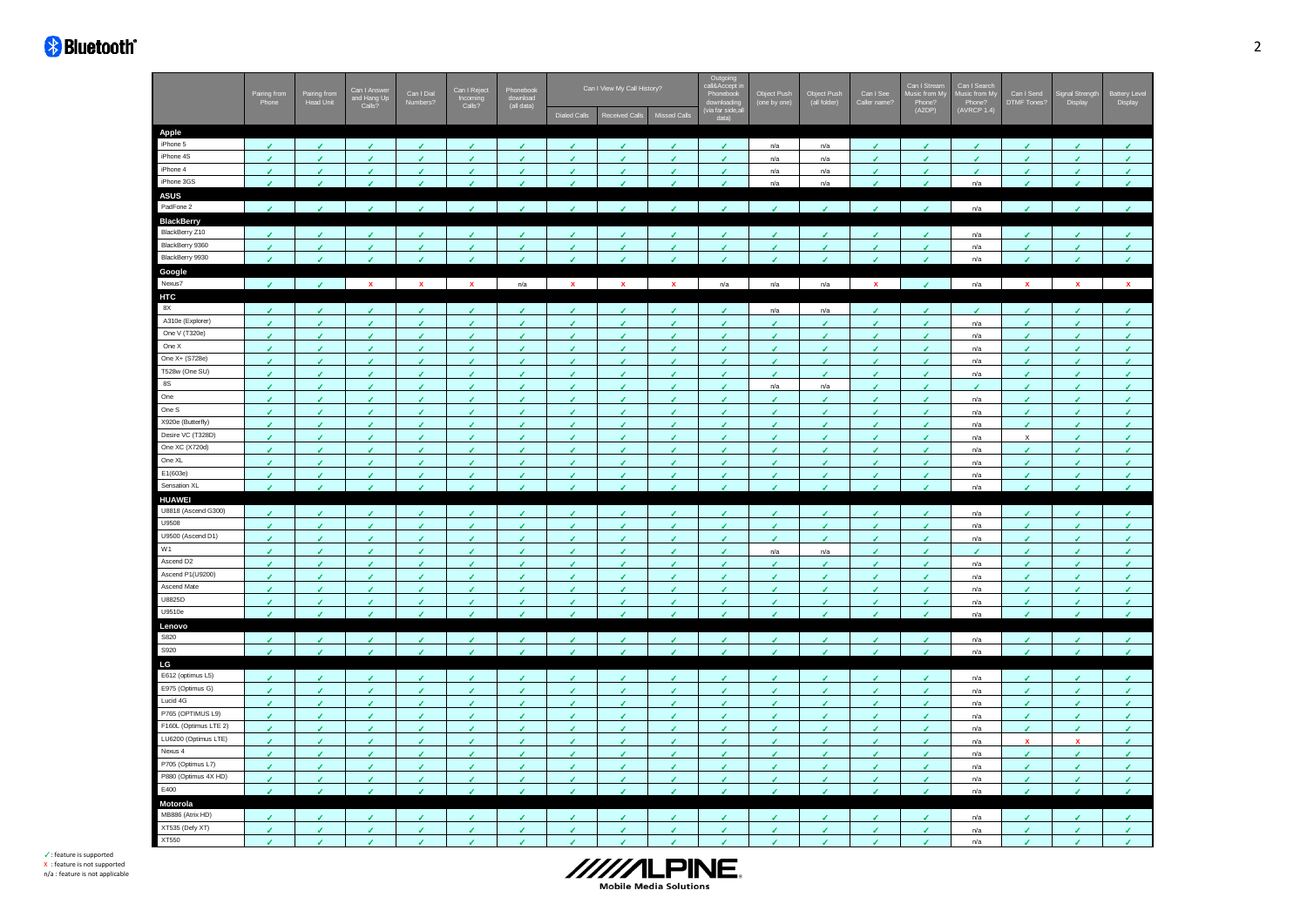|                                                        | Pairing from | Pairing from             | Can I Answer<br>and Hang Up<br>Calls? | Can I Dial<br>Numbers? | Can I Reject<br>Calls?   | Phonebook<br>download<br>(all data) | Can I View My Call History? |                 |                          | Outgoing<br>call&Accept ir<br>Phonebook<br>downloading<br>(via far side,al<br>data) | Object Push<br>(one by one | Object Pusl<br>(all folder) | Can I See<br>Caller name <sup>®</sup> | Can I Stream<br>Music from M<br>Phone?<br>(A2DP) | Can I Search<br>Music from M<br>Phone?<br>(AVRCP 1.4) | Can I Send<br>DTMF Tones | nal Stren<br>Display | Battery Leve<br>Display |
|--------------------------------------------------------|--------------|--------------------------|---------------------------------------|------------------------|--------------------------|-------------------------------------|-----------------------------|-----------------|--------------------------|-------------------------------------------------------------------------------------|----------------------------|-----------------------------|---------------------------------------|--------------------------------------------------|-------------------------------------------------------|--------------------------|----------------------|-------------------------|
|                                                        |              |                          |                                       |                        |                          |                                     | <b>Dialed Calls</b>         | Received Calls  | Missed Calls             |                                                                                     |                            |                             |                                       |                                                  |                                                       |                          |                      |                         |
| XT890 (RAZR i)                                         | J            |                          |                                       |                        |                          |                                     |                             |                 |                          | J                                                                                   | ◢                          |                             |                                       |                                                  | n/a                                                   |                          |                      | ◢                       |
| ME860 (ATRIX 4G)                                       | v            | ٠                        | $\epsilon$                            | v                      | J.                       | J.                                  | J                           | J.              | V                        | J.                                                                                  | ٠                          | J.                          | v                                     | v                                                | n/a                                                   | v                        | J.                   | $\mathcal{L}$           |
| MB855 (Photon 4G)                                      | √            | ✔                        | ✔                                     | ✔                      |                          |                                     | ✔                           | ✔               | ✔                        | ✔                                                                                   | ✔                          | ✔                           | ✔                                     |                                                  | n/a                                                   | ✔                        | ✔                    | ✔                       |
| Motoluxe (XT685)                                       | J            | J.                       | $\epsilon$                            | J.                     | ◢                        | ◢                                   | ◢                           | ◢               | $\epsilon$               | J                                                                                   | J.                         | J.                          | $\epsilon$                            | ◢                                                | n/a                                                   | J.                       | ◢                    | $\epsilon$              |
| XT320 (Defy mini)                                      | J            | J                        | J.                                    | J                      | J                        | ◢                                   | ◢                           | J               | J                        | J                                                                                   | ٠                          | J                           | J.                                    | J                                                | n/a                                                   | J                        | ◢                    | J.                      |
| XT390                                                  | J.           | ٠                        | $\epsilon$                            | J.                     | J.                       | $\overline{\phantom{a}}$            | ◢                           | ◢               | J.                       | ٠                                                                                   | ٠                          | ٠                           | ◢                                     | J.                                               | ◢                                                     | $\overline{\mathcal{L}}$ | ◢                    | ٠                       |
| XT910 (Droid Razr)                                     | v            | v                        | v                                     | ∡                      | J.                       | J.                                  | ٠                           | v               | v                        | Í                                                                                   | v                          | v                           | ✔                                     | ✔                                                | $n/a$                                                 | $\mathcal{L}$            | J.                   | v                       |
| Droid 4 (XT894)                                        | J            | ✔                        | v                                     | v                      | v                        | ◢                                   | ٠                           | $\epsilon$      | ٠                        | v                                                                                   | v                          | ٠                           | ✔                                     | v                                                | n/a                                                   | v                        | v                    | $\mathcal{L}$           |
| MT887                                                  | J            |                          | J                                     |                        |                          |                                     |                             | ◢               | J                        | J                                                                                   | J                          |                             |                                       |                                                  | n/a                                                   |                          |                      | J                       |
| XT760                                                  | J            | ✔                        | ◢                                     | √                      | ✔                        |                                     | ◢                           | ✔               | ✔                        | J                                                                                   | ◢                          | ✔                           | J                                     | ◢                                                | n/a                                                   | $\epsilon$               |                      | ◢                       |
| XT885 (RAZR V)                                         | z            | ٠                        | J.                                    | v                      | ٠                        | ٠                                   | J.                          | J.              | ٠                        | J                                                                                   | J.                         | $\mathcal{L}$               | ◢                                     | J.                                               | n/a                                                   | J.                       | ۶                    | V                       |
| XT926 (DROID RAZR HD)                                  | ◢            | ◢                        | $\mathcal{L}$                         | $\mathcal{L}$          | J.                       | ◢                                   | ◢                           | J.              | $\overline{\mathbf{r}}$  | ◢                                                                                   | ◢                          | $\mathcal{L}$               | $\mathcal{L}$                         | ٠                                                | n/a                                                   | $\overline{\mathcal{L}}$ | $\overline{ }$       | $\overline{f}$          |
| Nokia                                                  |              |                          |                                       |                        |                          |                                     |                             |                 |                          |                                                                                     |                            |                             |                                       |                                                  |                                                       |                          |                      |                         |
| $C7-00$                                                | J            | ◢                        |                                       | ◢                      |                          |                                     |                             |                 |                          | ◢                                                                                   | J.                         |                             | ر                                     | ◢                                                | n/a                                                   |                          |                      | ◢                       |
| Lumia 520                                              | J.           | J.                       | $\epsilon$                            | ×.                     | $\epsilon$               | $\overline{\mathbf{r}}$             | $\epsilon$                  | ٠               | J.                       | J.                                                                                  | n/a                        | n/a                         | ◢                                     | $\epsilon$                                       | $\overline{\mathbf{r}}$                               | $\epsilon$               | J.                   | $\epsilon$              |
| Lumia 820                                              | J            | J                        | J                                     | J                      | J.                       |                                     | J.                          | z               | J                        | z                                                                                   | n/a                        | n/a                         | J                                     | ٠                                                |                                                       | J                        | J                    | J.                      |
| Lumia 920                                              | ٠            | ✔                        | ✔                                     | v                      | v                        | v                                   | v                           | ×.              | $\epsilon$               | v                                                                                   | n/a                        | n/a                         | v                                     | v                                                | v                                                     | $\epsilon$               | $\epsilon$           | $\mathcal{L}$           |
| 3050                                                   | J            | J                        | ↙                                     | v                      | J                        |                                     | J                           | ◢               | ٠                        | J                                                                                   |                            | n/a                         | J                                     | $\mathbf{x}$                                     | n/a                                                   | ر                        | $\mathbf{x}$         | ٠                       |
| Lumia 510                                              | J            | ✔                        | ◢                                     | ✔                      | ✔                        |                                     |                             | ✔               | ✔                        | ✔                                                                                   | n/a                        | n/a                         | J                                     | ◢                                                | n/a                                                   | ✔                        |                      | ٠                       |
| 808 (PureView)                                         | v            | J.                       | J.                                    | ✔                      | ٠                        | ۶                                   | J                           | v               | v                        | J                                                                                   | ٠                          | ✔                           | v                                     | ✔                                                |                                                       | J.                       | J.                   |                         |
| Lumia 620                                              | J            | ◢                        | ◢                                     |                        | ◢                        |                                     | ◢                           | J               | ✔                        | ◢                                                                                   | n/a                        | n/a                         | ◢                                     |                                                  | n/a                                                   | ◢                        | ◢                    | v<br>✔                  |
| 3070                                                   | J            | ◢                        | ◢                                     | ✔<br>◢                 | ◢                        | ◢                                   | ◢                           | J               | J                        | J                                                                                   | ◢                          |                             | $\epsilon$                            | ◢                                                | n/a                                                   | ◢                        |                      | ٠                       |
| Lumia 720                                              | J            |                          | J.                                    |                        |                          |                                     |                             |                 | J                        | J                                                                                   |                            | n/a                         | J.                                    |                                                  | ◢                                                     |                          | ℐ                    | ٠                       |
| Lumia900 (Hydra)                                       | $\epsilon$   | ◢<br>٠                   | v                                     | ◢<br>$\epsilon$        | ◢<br>√                   | J.                                  | ◢<br>$\epsilon$             | ℐ<br>$\epsilon$ | ٠                        | v                                                                                   | n/a<br>n/a                 | n/a<br>n/a                  | ✓                                     | ◢<br>◢                                           | n/a                                                   | ◢<br>J.                  | $\epsilon$           | $\epsilon$              |
|                                                        |              |                          |                                       |                        |                          |                                     |                             |                 |                          |                                                                                     |                            |                             |                                       |                                                  |                                                       |                          |                      |                         |
| Samsung<br>Galaxy note 10.1 (GT-N8000)                 |              |                          |                                       |                        |                          |                                     |                             |                 |                          |                                                                                     |                            |                             |                                       |                                                  |                                                       |                          |                      |                         |
| Galaxy Note 2 (N7100)                                  | v            | ◢                        | ◢                                     | J                      | ✔                        | ◢                                   | ◢                           | J<br>J          | ✔                        | J                                                                                   | v                          | ◢                           | ✔                                     | ◢                                                | n/a                                                   | $\epsilon$               |                      | ٠                       |
| <b>SCH-i579</b>                                        | J.           |                          |                                       |                        |                          |                                     |                             |                 | J                        | J                                                                                   | J                          |                             |                                       |                                                  | n/a                                                   |                          |                      | J.                      |
| 18262D                                                 | J            | ✔                        | ◢                                     | √                      | ✔                        |                                     | ◢                           | ✔               | ٠                        | ✔                                                                                   | ◢                          | ✔                           | J                                     | ◢                                                | n/a                                                   | $\epsilon$               |                      | $\epsilon$              |
| S5690 (Galaxy Xcover)                                  | J            | J                        | J.                                    | J                      | ٠                        | ◢                                   | J                           | J               | ٠                        | J.                                                                                  | ٠                          | J                           | ◢                                     | J.                                               | n/a                                                   | J.                       | ◢                    | J.                      |
| 5830i                                                  |              | ✔                        | ✔                                     |                        |                          |                                     | ℐ                           | ✔               | ✔                        |                                                                                     |                            |                             |                                       |                                                  | n/a                                                   | ◢                        |                      | ✔                       |
| GT-S7562i                                              | $\epsilon$   | ◢                        | ×.                                    | J.                     | ◢                        | ◢                                   | ◢                           | ◢               | √                        | J                                                                                   | J                          | ◢                           | $\epsilon$                            | ◢                                                | n/a                                                   | J.                       |                      | ◢                       |
| 18530 (Galaxy Beam)                                    | J            | J                        | J.                                    | ◢                      | ◢                        | ◢                                   | ◢                           | ◢               | J                        | J                                                                                   | ◢                          | ◢                           | ◢                                     | J                                                | n/a                                                   | ◢                        |                      | ٠                       |
| Galaxy S4 (19500)                                      | $\epsilon$   | J.                       | $\epsilon$                            | J.                     | $\epsilon$               | $\overline{\mathbf{r}}$             | $\overline{\mathcal{L}}$    | ◢               | J.                       | v                                                                                   | J.                         | J.                          | ◢                                     | $\epsilon$                                       | n/a                                                   | ×.                       | ◢                    | $\mathcal I$            |
| i919 (GALAXY S DUOS)                                   | J            | J.                       | ٠                                     | $\epsilon$             | J.                       | J                                   | ٠                           | J.              | ٠                        | J                                                                                   | z                          | J                           | J.                                    | J.                                               | n/a                                                   | $\mathcal{L}$            | J.                   | v                       |
| Galaxy Nexus (GT-I9250)                                | v            | ✔                        | ✔                                     | v.                     | v                        | v                                   | v                           | ×.              | $\epsilon$               | v                                                                                   | v                          | ✓                           | v                                     | v                                                | n/a                                                   | v.                       | v                    | $\mathcal{L}$           |
| GT-i9220 (Galaxy Note)                                 | J            | J                        | ◢                                     | ✔                      | J                        |                                     | J                           | ◢               | J                        | J                                                                                   | J                          | J                           | J                                     | ◢                                                | n/a                                                   | J                        |                      | ٠                       |
|                                                        | J            | ✔                        | ◢                                     | ✔                      | ✔                        |                                     | ◢                           | ✔               | ٠                        | ✔                                                                                   | ◢                          | ✔                           | ✔                                     | ◢                                                | n/a                                                   | $\epsilon$               | J                    | $\epsilon$              |
| 1699 (Galaxy Trend)                                    | J            | ٠                        | J.                                    | J                      | ٠                        | ٠                                   | J                           | í               | ٠                        | J                                                                                   | J                          | J.                          | J                                     | J.                                               | n/a                                                   | J                        | J                    | v                       |
| 18190N (GALAXY SIII Mini 8<br>19070 (Galaxy S Advance) |              | J                        | v                                     | ✔                      | ◢                        |                                     | $\bullet$                   | í               | ٠                        | ◢                                                                                   | ◢                          | J                           | ✔                                     |                                                  | n/a                                                   | J                        | ℐ                    | v                       |
|                                                        | J            | ◢                        | ×.                                    | J.                     | $\overline{\mathcal{L}}$ | $\overline{\mathcal{L}}$            | ◢                           | ◢               | ◢                        | J                                                                                   | J.                         | ◢                           | J.                                    | ◢                                                | n/a                                                   | J.                       |                      | $\epsilon$              |
| Galaxy Note 8.0(N5100)<br>ATIV S(18750)                | J            | ◢                        | ◢                                     | ◢                      | ◢                        | ◢                                   | ◢                           | ℐ               | ◢                        | J                                                                                   | ◢                          | ◢                           | J                                     | ◢                                                | n/a                                                   | J                        |                      | ٠                       |
|                                                        | J.           | ◢                        | $\epsilon$                            | ٠                      | J.                       | ◢                                   | $\overline{ }$              | J               | J.                       | ٠                                                                                   | n/a                        | n/a                         | J.                                    | J.                                               | ◢                                                     | $\overline{\mathcal{L}}$ | ◢                    | J.                      |
| Galaxy Ace(GT-S5830)<br>19300 (Galaxy SIII)            | J            | J                        | ر                                     | J.                     |                          |                                     | J                           | ۶               | J                        | J                                                                                   | J                          | J                           | J                                     | ر                                                | n/a                                                   | J.                       | J.                   | ٠                       |
|                                                        | J            | v                        | ✔                                     | ✓                      | ✔                        | ✔                                   | v                           | v               | J.                       | v                                                                                   | v                          | ✔                           | ✔                                     | ✔                                                | $n/a$                                                 | v                        | $\mathcal{E}$        | $\mathcal{L}$           |
| <b>OMNIA M (S7530)</b>                                 | J.           | $\overline{\mathcal{L}}$ | ×.                                    | J.                     |                          |                                     |                             | ×.              | $\overline{\mathcal{L}}$ | J                                                                                   | n/a                        | n/a                         | $\overline{ }$                        | ◢                                                | n/a                                                   |                          |                      | $\mathcal{L}$           |
| Sony                                                   |              |                          |                                       |                        |                          |                                     |                             |                 |                          |                                                                                     |                            |                             |                                       |                                                  |                                                       |                          |                      |                         |
| LT25i (Xperia V)                                       | J            | J                        |                                       |                        |                          | ٠                                   |                             | ◢               | J                        | ر                                                                                   | J                          | ◢                           |                                       | ◢                                                | n/a                                                   | ◢                        |                      | J                       |
| ST26i (Xperia J)                                       | ۶            |                          |                                       |                        |                          |                                     | ℐ                           |                 | ℐ                        |                                                                                     |                            |                             |                                       |                                                  | n/a                                                   | ◢                        |                      | v                       |
| LT29i (Xperia TX)                                      | J            | ◢                        | ◢                                     | ◢                      | ◢                        | ◢                                   | ◢                           | ◢               | √                        | ◢                                                                                   | ◢                          | ◢                           | ◢                                     | ◢                                                | n/a                                                   | ◢                        |                      | $\epsilon$              |
| L36h (Xperia Z)                                        | ◢            | ◢                        | J.                                    | ◢                      | ◢                        | ◢                                   | ◢                           | ◢               | J.                       | ◢                                                                                   | ◢                          | ◢                           | ◢                                     | J                                                | n/a                                                   | J                        |                      | ٠                       |
| LT26ii                                                 | J.           | J                        | $\epsilon$                            | ×.                     | J.                       | $\overline{\mathcal{L}}$            | ◢                           | J               | J.                       | ٠                                                                                   | ٠                          | J.                          | ◢                                     | $\epsilon$                                       | n/a                                                   | $\epsilon$               | ◢                    | $\epsilon$              |
| MT27i (Xperia sola)                                    | J            | J.                       | v                                     | $\epsilon$             | J.                       | ر                                   | ٠                           | J.              | ٠                        | J                                                                                   | J.                         | ٠                           | J.                                    | J.                                               | n/a                                                   | $\mathcal{L}$            | J                    | v                       |
| ST25i (Xperia U)                                       | v            | v                        | v                                     | v                      | v                        | ◢                                   | $\mathcal{L}$               | $\mathcal{L}$   | $\mathcal{J}$            | v                                                                                   | v                          | v                           | ✔                                     | v                                                | n/a                                                   | v                        | ◢                    | $\mathcal{L}$           |
| LT30P (Xperia T)                                       | J            | J                        | ◢                                     | ✔                      |                          |                                     |                             | ◢               | J                        | J                                                                                   | ℐ                          | ✓                           | J                                     | ◢                                                | n/a                                                   |                          |                      | J                       |
| LT22i (Xperia P)                                       | J            | ✔                        | ◢                                     | √                      | ✔                        |                                     |                             | ✔               | ✔                        | J                                                                                   | J                          | ✔                           | $\epsilon$                            | ✔                                                | n/a                                                   | ✔                        |                      | J.                      |
| ST27i (Xperia go)                                      | J            |                          | J                                     | J                      | J                        |                                     |                             | z               | J                        | J                                                                                   | ر                          | J                           | ✔                                     |                                                  | n/a                                                   | J                        | J                    | J                       |
| LT26i(Xperia S)                                        | J            |                          |                                       |                        |                          |                                     |                             |                 |                          |                                                                                     |                            |                             | J                                     |                                                  | n/a                                                   |                          |                      |                         |